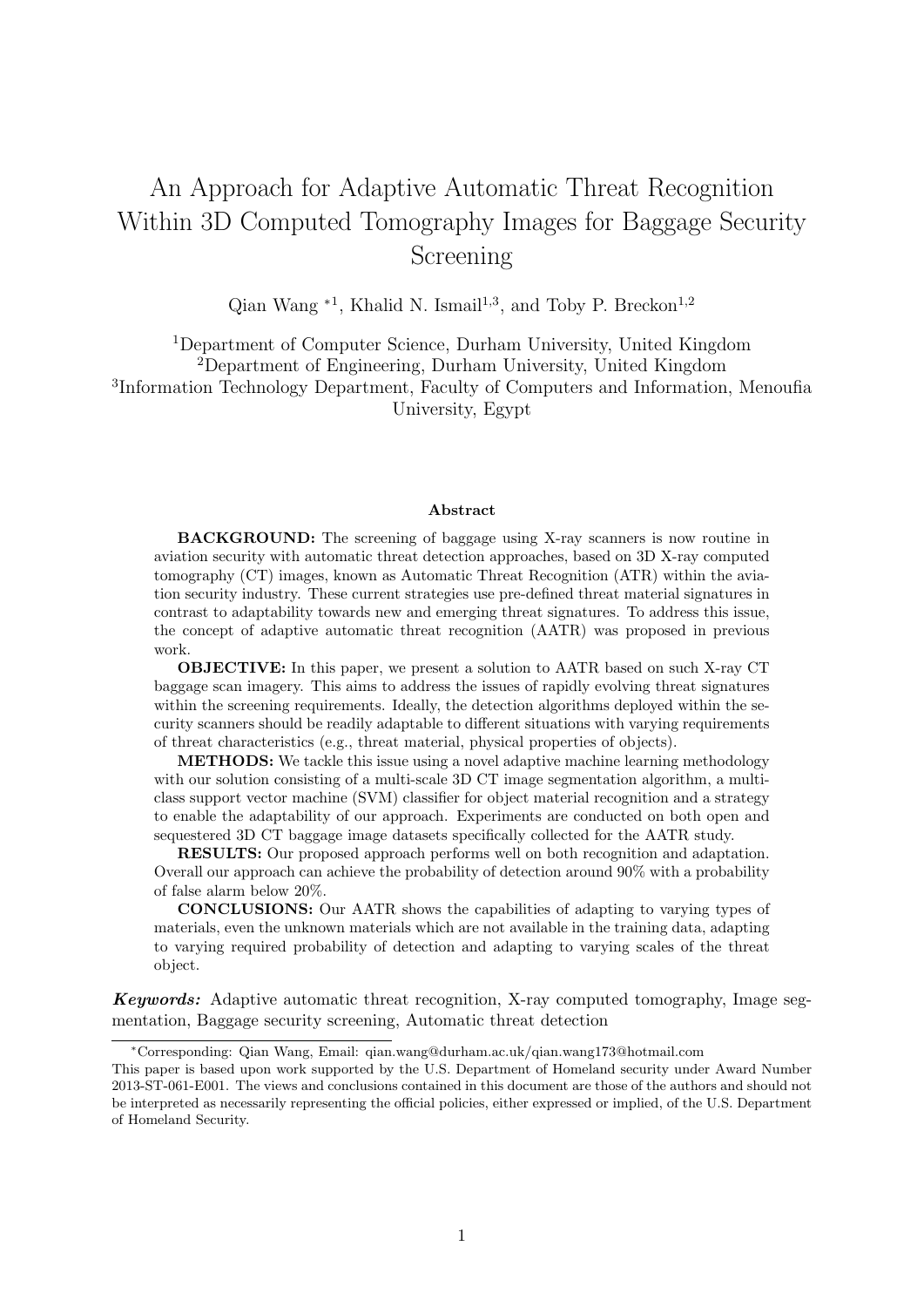<span id="page-1-0"></span>

Figure 1: Threat objects in 2D X-ray images [\[2\]](#page-21-0). Left: threat object signatures of specific appearance (e.g., firearms) are easy to identify. Right: threat materials are more challenging to recognize in cluttered X-ray images.

## 1 Introduction

X-ray computed tomography (CT) scanners have been deployed at airports across the world to detect threat materials hidden in baggage. By inspecting the content in the 3D reconstructed image from the scanner, operators are able to identify potential threat objects without the need for manual search [\[27,](#page-23-0) [14\]](#page-22-0). Some threat objects such as firearms and knives can be recognized by their appearance, whilst threat (explosive) materials which can be made into threat devices could have varying physical appearances (e.g., different shapes and volumes, as illustrated for related work on 2D X-ray in Figure [1\)](#page-1-0) [\[28,](#page-23-1) [12,](#page-22-1) [14\]](#page-22-0). Current approaches for material based threat detection, denoted as automatic threat recognition (ATR) or explosive detection systems (EDS) within the aviation security industry, may use dual energy computed tomography (DECT) [\[21\]](#page-22-2) to perform this detection task based on a range of standardised threat material signatures. In addition, operators may perform a secondary manual inspection of the reconstructed 3D CT image to resolve materials highlighted by the ATR/EDS process.

Automatic threat recognition (ATR) intends to enable baggage screening more efficient and effective with only limited human intervention. Attempts have been made in recent works to address the ATR problem in 2D X-ray images  $[3, 1, 23, 6, 2]$  $[3, 1, 23, 6, 2]$  $[3, 1, 23, 6, 2]$  $[3, 1, 23, 6, 2]$  $[3, 1, 23, 6, 2]$  $[3, 1, 23, 6, 2]$  $[3, 1, 23, 6, 2]$  $[3, 1, 23, 6, 2]$  $[3, 1, 23, 6, 2]$  and 3D CT images  $[11, 40, 9, 4]$  $[11, 40, 9, 4]$  $[11, 40, 9, 4]$  $[11, 40, 9, 4]$  $[11, 40, 9, 4]$  $[11, 40, 9, 4]$ [22,](#page-22-4) [28,](#page-23-1) [27,](#page-23-0) [26,](#page-23-3) [7,](#page-21-6) [20\]](#page-22-5). Most existing works, however, focus on the recognition of threat objects having specific shape-based appearances (e.g., firearms, bottles, knives, etc.), which can not be directly applied to the recognition of threat materials. In this paper, we aim to detect threat materials in baggage based on 3D CT images. It is usually formulated to be a visual recognition problem [\[7\]](#page-21-6) in the X-ray CT imagery domain. A typical approach to addressing this problem is to use machine learning techniques [\[27,](#page-23-0) [7\]](#page-21-6). Specifically, the potential object volumes are firstly extracted from the CT images using a 3D segmentation algorithm, then the objects are classified as threats or non-threats using a binary classifier [\[7\]](#page-21-6).

One limitation of conventional ATR is the lack of adaptability. Once the ATR models are deployed to the scanners, they work for the detection of threat materials pre-defined during the model training. In real scenarios, however, the definition of threat materials evolves with the changing nature of the international aviation security landscape and the threat actors involved. As a result, material signatures not originally defined as a threat can emerge as new threat materials [\[17\]](#page-22-6). Although such materials may be detected with current ATR, specific adaptations are required to improve both sensitivity and specificity of screening. Adapting the deployed ATR algorithms to these new material signatures is a non-trivial task. First, scanner manufacturers need to adjust their algorithms to tackle the new definitions which might involve new training data collection, annotation and algorithm re-training. In addition, it may take considerable time to have the new algorithm variants certified for deployment [\[7\]](#page-21-6).

To address this issue, adaptive automatic threat recognition (AATR) is proposed [\[8,](#page-21-7) [18,](#page-22-7) [31\]](#page-23-4) by the US Department of Homeland Security and the ALERT (Awareness and Localization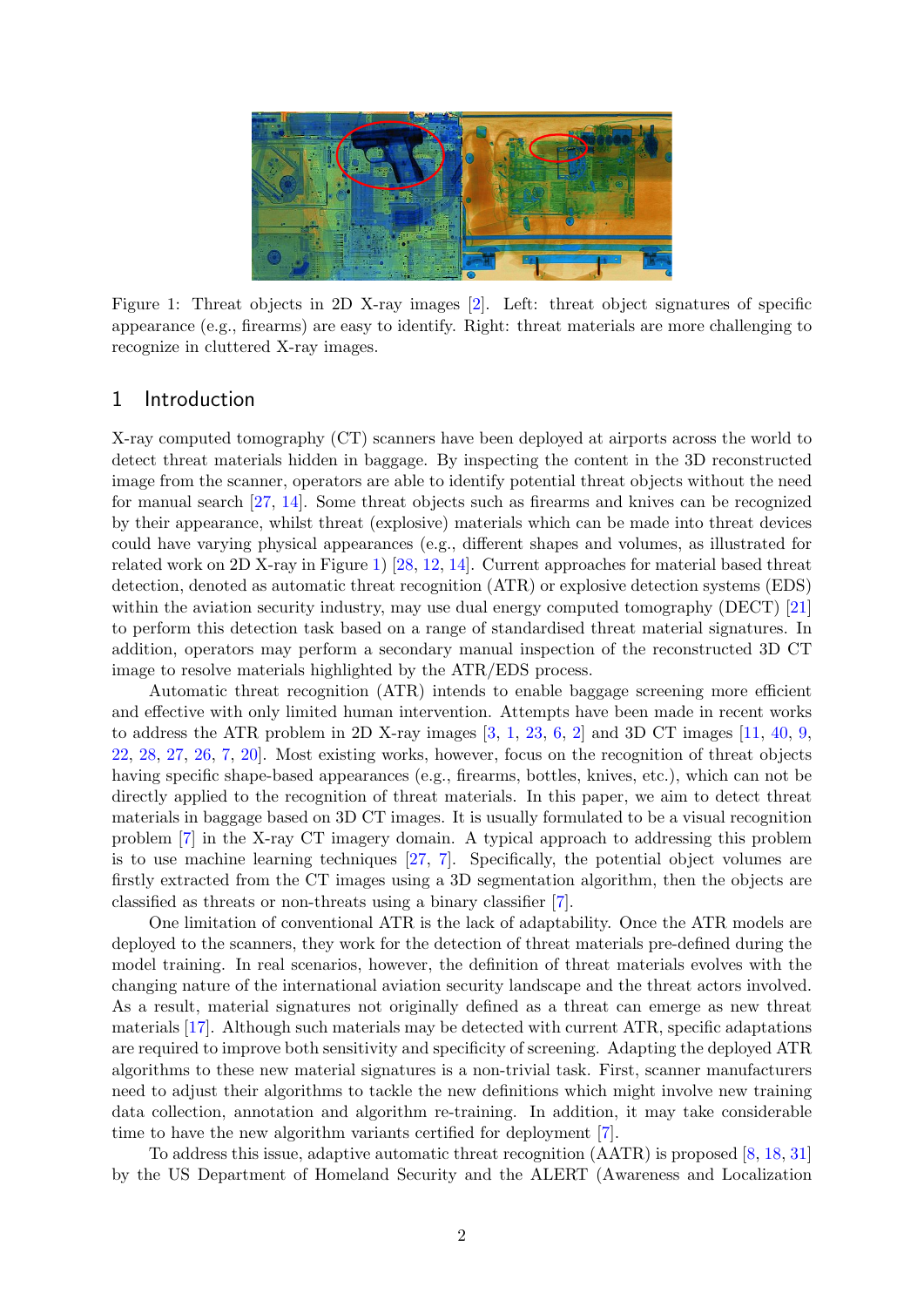of Explosives-Related Threats) Center of Excellence [\[4\]](#page-21-8). The problem AATR aims to address differs from conventional binary classification problems in that the definition of threats and nonthreats could vary from situation to situation, which raises the requirement for the algorithm to be adaptive to varying definitions of threat and non-threat material signatures. Conventional automatic threat recognition aims to classify an object within baggage as a threat or a nonthreat deterministically without the capability of adapting to the change of threat definitions. However, an adaptive automatic threat recognition algorithm could take the definition of threats as an additional argument and classify an object as a threat or not accordingly. As a result, the output of AATR is determined not only by features of the object but also by the definition of threats. To formulate the AATR problem, ALERT defines a series of adaptability metric (AM). Each adaptability metric consists of multiple objects requirement specifications (ORS). For example, the AM of varying materials aims to evaluate how well an AATR algorithm can adapt to varying materials. Further conceptual details of the AM and ORS defined by ALERT are described in [\[8\]](#page-21-7) and related to our work in Section [4.5.](#page-15-0)

In this paper, we present an approach to resolving the AATR problem originally posed by [\[8\]](#page-21-7). In the initial stage, we propose a multi-scale 3D image segmentation algorithm to segment objects of different scales and shapes in the baggage. Subsequently, we utilize a multi-class support vector machine (SVM) [\[15\]](#page-22-8) to classify the segmented object signatures into different classes of material. Once the materials of segmented objects are known, our AATR approach can recognize potential threat objects according to the material signatures specified by the requirements. Instead of assigning a class label to a given segmented object, we calculate its probability of belonging to each class. By adaptively manipulating these probabilities, we are able to make the classification results bias to some specific classes intentionally to satisfy varying probability of detection requirements.

Contributions of this paper are summarized as follows:

- A novel 3D segmentation algorithm is developed to separate multi-scale material objects within the CT baggage image so that each segmented object can be further classified as a threat or non-threat material signature;
- An approach to the AATR problem, as originally posed by [\[8\]](#page-21-7), is proposed with the adaptabilities to varying specifications of threat material signatures, varying probability of detection (PD) requirements and new unseen threat materials for which there are no examples available during algorithm training;
- An evaluation is conducted to validate the feasibility and effectiveness of the proposed solution to the AATR problem.

# 2 Related Work

In recent years, 2D X-ray image based threat object recognition has been extensively studied [\[1,](#page-21-2) [2,](#page-21-0) [24\]](#page-22-9), although even the use of multiple view X-ray suffers from the challenges of object recognition under varying orientation and inter-object occlusion. This can be addressed by 3D X-ray CT imaging which provides abundant information as a 3D volume comprised of successive, parallel X-ray image slices [\[14\]](#page-22-0). 3D X-ray CT imaging can be categorized into single-, dualand multi-energy CT based on how many separate energy levels are used for scanning. For the purpose of material differentiation, it has been shown that dual- and multi-energy CT has an advantage over single-energy [\[11,](#page-21-4) [26\]](#page-23-3). Since the main focus of this paper lies in the adaptability of an automatic threat recognition algorithm, we particularly focus on 3D object segmentation and material classification for automatic threat recognition in 3D baggage CT images. For a broader view on the background knowledge and techniques of automatic CT image processing for baggage screening, we refer readers to [\[35,](#page-23-5) [38\]](#page-23-6) and [\[27\]](#page-23-0).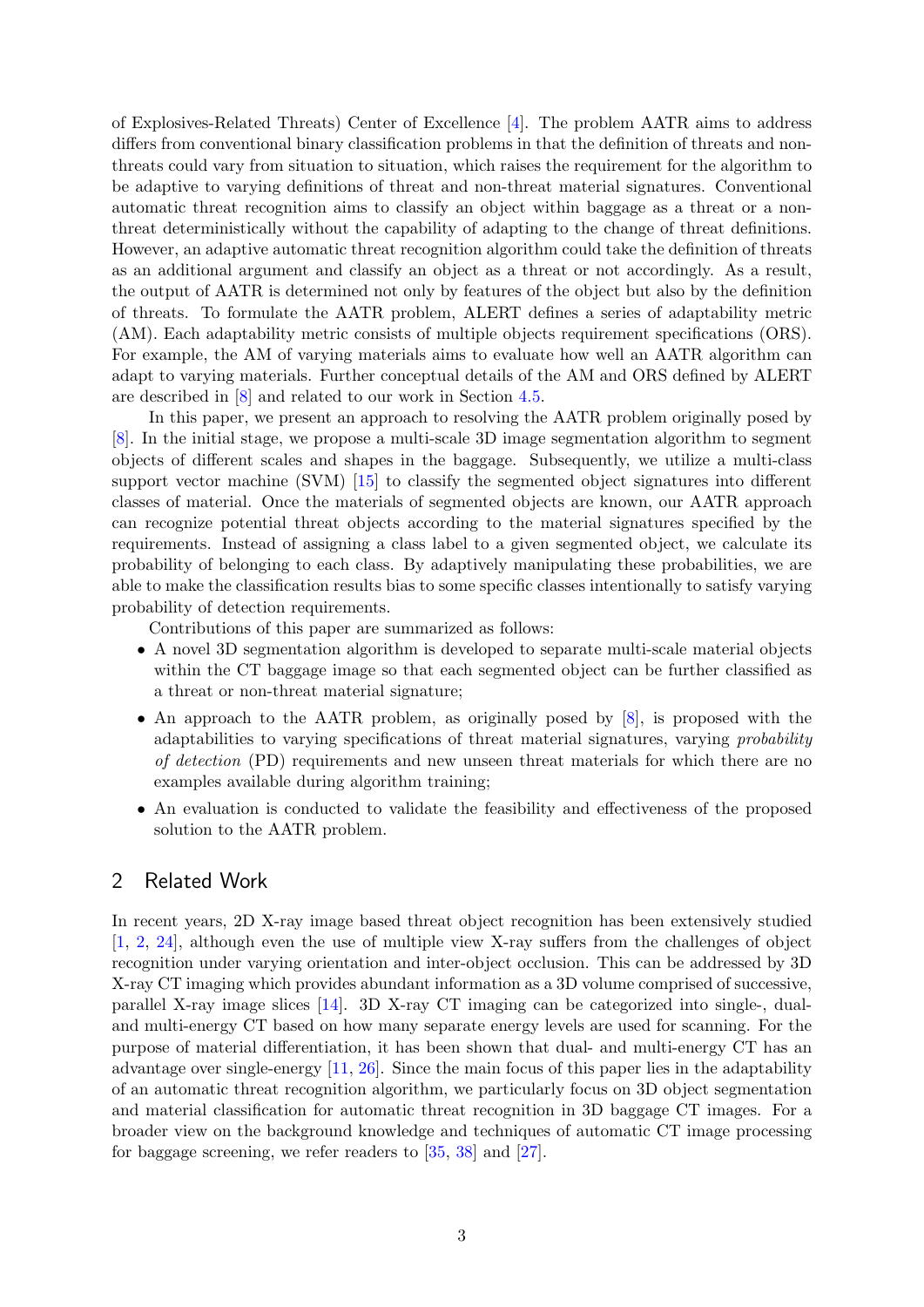#### 2.1 CT Image Segmentation

Although CT image segmentation has been extensively studied in literature [\[22,](#page-22-4) [16,](#page-22-10) [27\]](#page-23-0), most approaches are specially designed for medical CT images of organisms and thus not directly applicable to our task in which the threat signatures could have varying shapes and materials [\[27\]](#page-23-0). To promote the automatic threat recognition performance in baggage screening, the first initiative regarding 3D CT image segmentation was proposed via [\[7,](#page-21-6) [9\]](#page-21-5). The initiative resulted in effective CT image segmentation approaches which can be used for automatic threat recognition [\[9\]](#page-21-5). Among the outcomes of this initiative, Grady et al. [\[13\]](#page-22-11) proposed a 3D CT image segmentation algorithm featured by a novel Automatic QUality Measure (AQUA) model that measures the segmentation quality for the segmented object so that good segmentation results can be achieved by learning segmentation parameters to optimize this measurement based objective. The model is learned based on 92 "good quality" object segments by a data-driven machine learning approach. As a result, the effectiveness of the learned AQUA model might rely on the features (e.g., shape, geometric features) of the training data and is limited when there exist new objects of arbitrary shapes to segment. Wiley et al.[\[40\]](#page-23-2) adapted a medical segmentation technique called Stratovan Tumbler [\[39\]](#page-23-7) to the baggage CT image segmentation problem. Kernels of different parameter values are used to deal with the boundaries of objects having different shapes and sizes. Our segmentation algorithm employs a similar idea that multi-scale structuring elements (Section [3.1.1\)](#page-5-0) are used to segment objects of different sizes recursively.

Mouton et al. [\[26\]](#page-23-3) proposed a novel technique for the 3D segmentation of unknown objects in the baggage CT images. The proposed algorithm takes advantage of the appearance information of objects to be segmented (e.g., handguns and bottles) which, however, is not applicable to our problem since the concerned threat materials could appear in very different forms. Martin et al. [\[20\]](#page-22-5) proposed a learning based framework for joint object segmentation and threat recognition from volumetric CT images. Their work was based on the dual-energy X-ray computed tomography which can provide more essential information to differentiate materials [\[21\]](#page-22-2) while our work focuses on single-energy CT images.

#### 2.2 CT Image Based Material Classification

One key element in automatic threat recognition is materials classification. CT image based material classification is used to distinguish the candidate signatures of threat materials from those of non-threat materials. Recently, a new initiative was proposed towards automatic threat materials recognition based on baggage CT images [\[7\]](#page-21-6). Threat materials recognition in baggage CT images is usually formulated as a material classification problem based on the segmentation results. Ye et al. [\[7\]](#page-21-6) proposed a new 3D CT image segmentation approach followed by classifying the segmented candidate threat material signatures to be threats or non-threats using multiple SVM classifiers. These classifiers are trained on different clusters of training object signatures based on their shapes so that the threats and non-threats falling into different clusters can be recognized using different classifiers respectively. Evaluated on the particular dataset for this initiative, they achieved 95% probability of detection with a probability of false alarms less than 10%. Resulting from the same initiative, Zhang et al.[\[7\]](#page-21-6) used a pixel classification approach for CT image segmentation which can be implemented by an expectation-maximization (EM) algorithm and enhanced by using a Markov random field (MRF) to impose some spatial smoothness-constraints on the iterative two-step EM process. As for the classification of threats and non-threats, a collective classification algorithm was employed, where, one SVM classifier was trained for each type of material. Evaluated on the same data as Ye et al.  $[7]$ , the performance is slightly worse yet still competitive with  $89.2\%$ probability of detection and 9.7% probability of false alarms. SVM classifier was also employed for CT image classification by Flitton et al. [\[12\]](#page-22-1) in which, however, the classification focuses on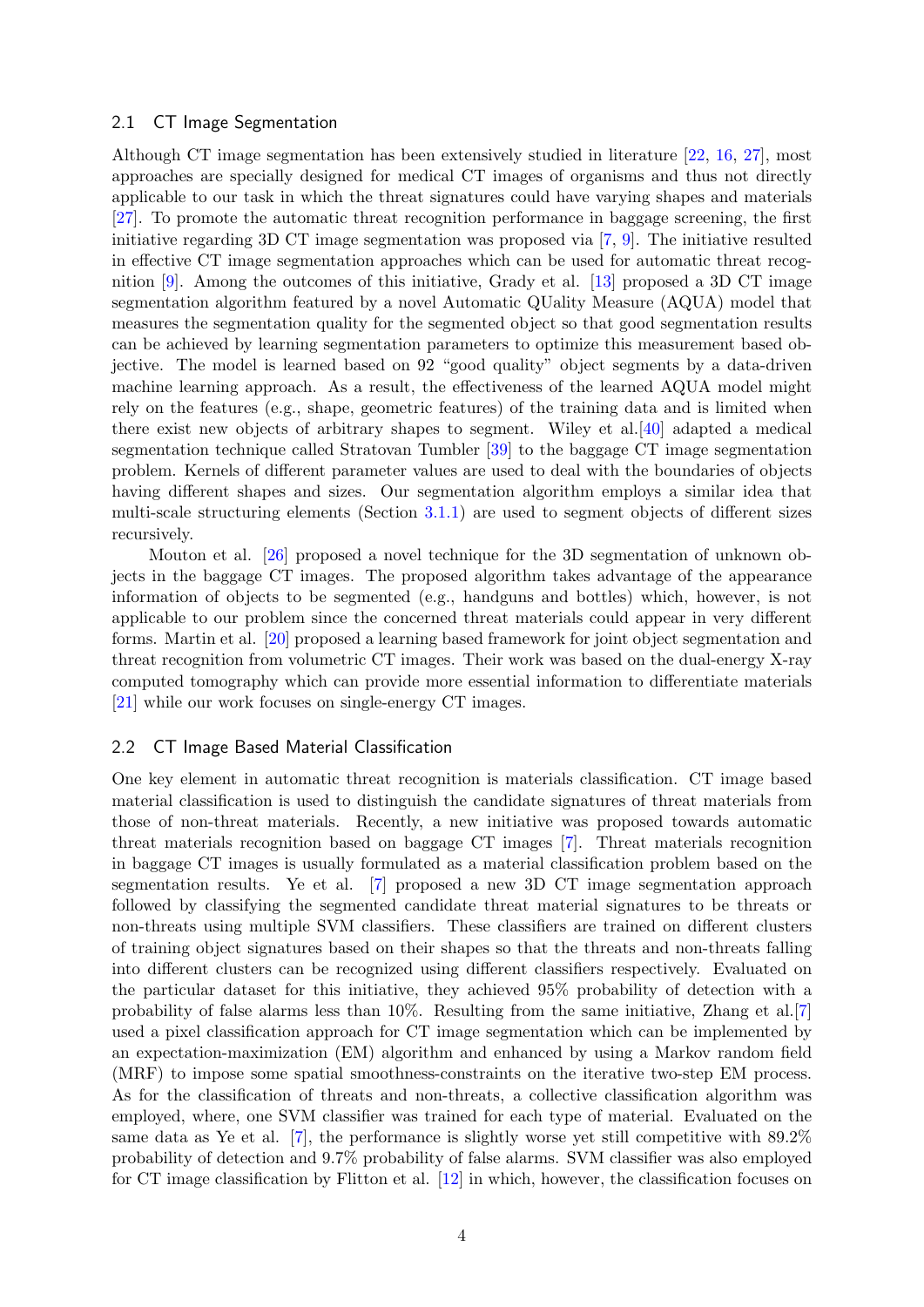specific objects rather than materials.

The AATR problem to be addressed in this paper aims to improve the adaptability of conventional ATR algorithms. On one hand, we take advantage of the framework used in many works that consist of a 3D segmentation algorithm followed by classification. On the other hand, our proposed segmentation and classification methods make the least use of supervision information (especially the shapes of objects) to promote the generalization capability. More importantly, our approach has the adaptability to varying requirements in practical applications. In parallel to this work, Paglieroni et al. [\[31\]](#page-23-4) proposed a spatial consensus relaxation method to determine the most likely material composition for each CT image voxel, followed by threat signature classification to address the same AATR problem.

# <span id="page-4-0"></span>3 Method

Our AATR approach consists mainly of three components as shown by the diagram in Figure [2](#page-5-1) (i.e. 3D segmentation, material classification and adaptation to varying requirements). These three components form the pipeline of our approach to threat recognition with the adaptability to varying requirements (e.g., objects of which properties are required to be recognized as threats). As the first step, 3D segmentation is used to separate all the object signatures in baggage based on the raw CT volumetric data. Given a 3D CT image as input, it is firstly binarised by voxel thresholding and we define these voxels as background. Within this context, the non-zero voxels are now defined as object volumes. The segmentation algorithm attempts to find out the 3D volume of each individual object signature which is characterized by a set of connected voxels of the same material intensity (i.e. voxel value within a CT image) range. Voxels of each segment are labelled with a unique integer label, while the background voxels are labelled with zeros. Once segmented objects have been obtained, we need to decide if the segment object is a threat or non-threat according to the definition of threat objects. Since the threat objects are defined in terms of their materials and physical properties such as the density (i.e. defined as the mean intensity of voxels of an object signature), a classification step is employed to recognize the material types of the segmented objects (i.e. saline, rubber, clay and others). As a result, any segmented object in the image can be classified as a threat or non-threat according to its material type derived from the classification result and density which can be calculated. Due to the inaccuracy of segmentation and classification results, the detection performance is not perfect with the probability of detection (PD) less than 100% along with a non-zero *probability of false alarm* (PFA). To satisfy the particular requirements in varying practical scenarios, we employ adaptation techniques to trade off the probability of detection and false alarm. For instance, we take measures to have more segmented objects classified as threats, which will inevitably mis-classify some non-threats as threats (increasing the probability of false alarm ) though more true threats are expected to be classified correctly (increasing probability of detection) at the same time. As a result, the probability of detection of a specific material can be adaptively increased or decreased to satisfy the requirements. In our approach, the adaptation can be implemented by manipulating the output probabilities of different classes (i.e. material types) from a support vector machine (SVM) classifier.

## <span id="page-4-1"></span>3.1 3D Segmentation

Image segmentation is an important pre-process in many computer vision tasks. By segmenting objects in images, we are able to focus on the visual information of the individual object without interference from the background and other objects. Image segmentation has been studied extensively in recent decades, achieving good performance by learning from a large amount of training data, using the heterogeneous features of the objects such as color, shape, texture and semantics. However, the techniques commonly used for image segmentation are not readily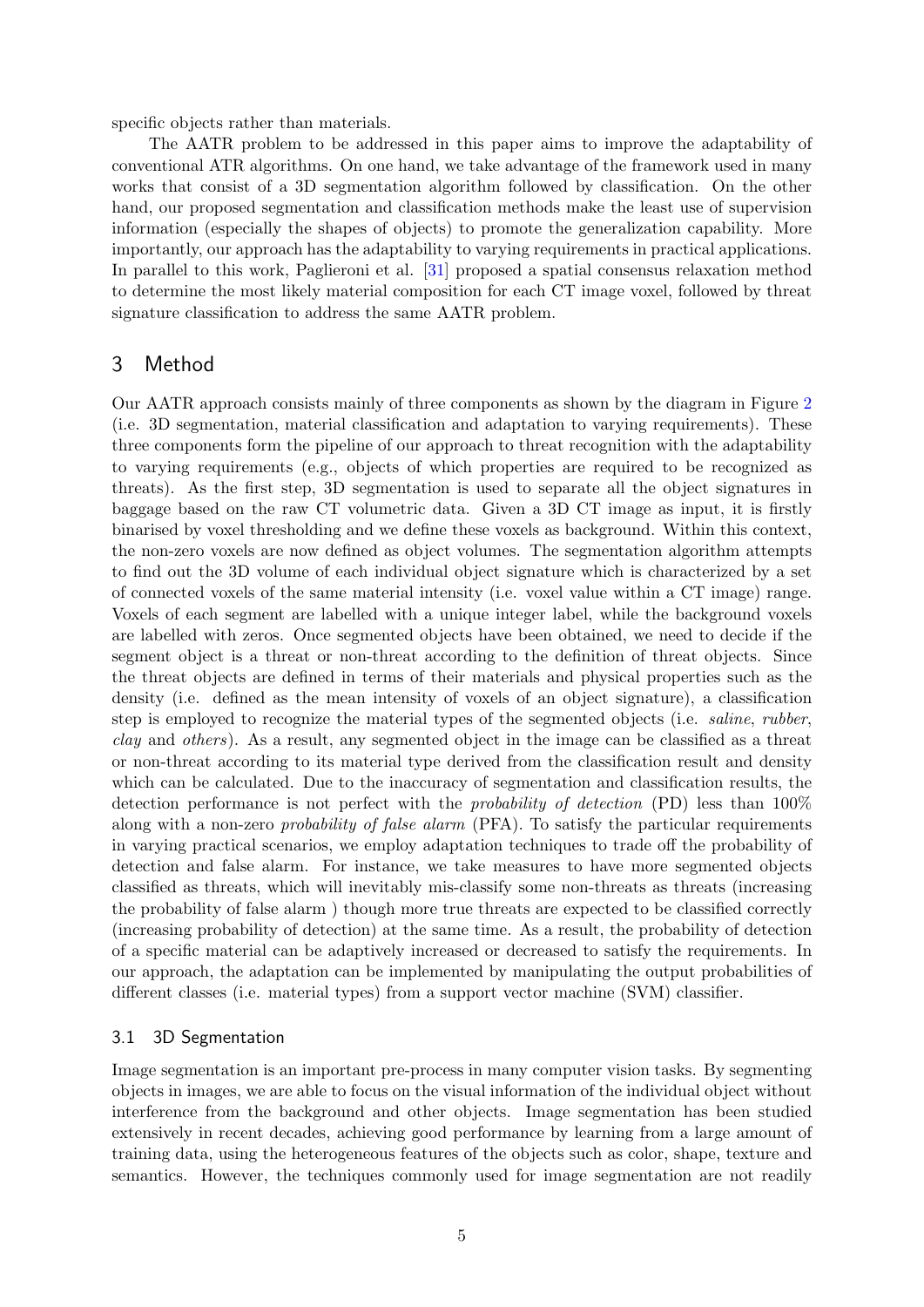<span id="page-5-1"></span>

Figure 2: The framework of our proposed adaptive automatic threat recognition (AATR) approach.

applicable to the 3D CT images in our problem. First, the CT images are 3D volumetric data while most state-of-the-art image segmentation algorithms are designed for 2D images. Second, the objects in the CT images are characterized only by the voxel intensities, lacking of the key information such as color and texture in the natural images. Finally, the objects concerned in our problem could have arbitrary shapes without the prior semantic knowledge. Therefore we propose a novel 3D segmentation algorithm to segment objects of varying materials in 3D CT images. Our segmentation algorithm consists of two steps: shape based split and intensity based split. In the shape based split, the algorithm takes advantage of the morphological operations and the connected-component labelling (CCL) [\[33\]](#page-23-8) method to split the objects which are not or slightly touching one another. Subsequently, the intensity based split is employed to handle the merged objects on which the first step has failed but the merged objects are of different materials.

## <span id="page-5-0"></span>3.1.1 Shape Based Split

The basic idea of the shape based split is to use the classical connected-component labelling (CCL) method to label objects which are not connected. The objects not connected to any other objects can be directly segmented from others. Objects in baggage, however, are usually compactly packed, touching each other thus posing a big challenge to the original CCL method. To address this issue, we apply morphological opening operations to split touching objects. We first apply erosion to remove the connection voxels among multiple objects, then the CCL method can be applied to label the individual objects. Finally, the dilation operation is applied to the segmented individual objects to compensate the voxel loss caused by erosion operations by using the same structuring element as used for erosion.

One key factor in the morphological opening operation is the selection of the structuring element (or the kernel). The parameterisation of the structuring element (e.g., the radius of a sphere) used for erosion determine what kind of connections between two objects can be broken down. A small-scale structuring element can only split objects connected by a small number of voxels, while a large-scale structuring element has the risk of completely removing small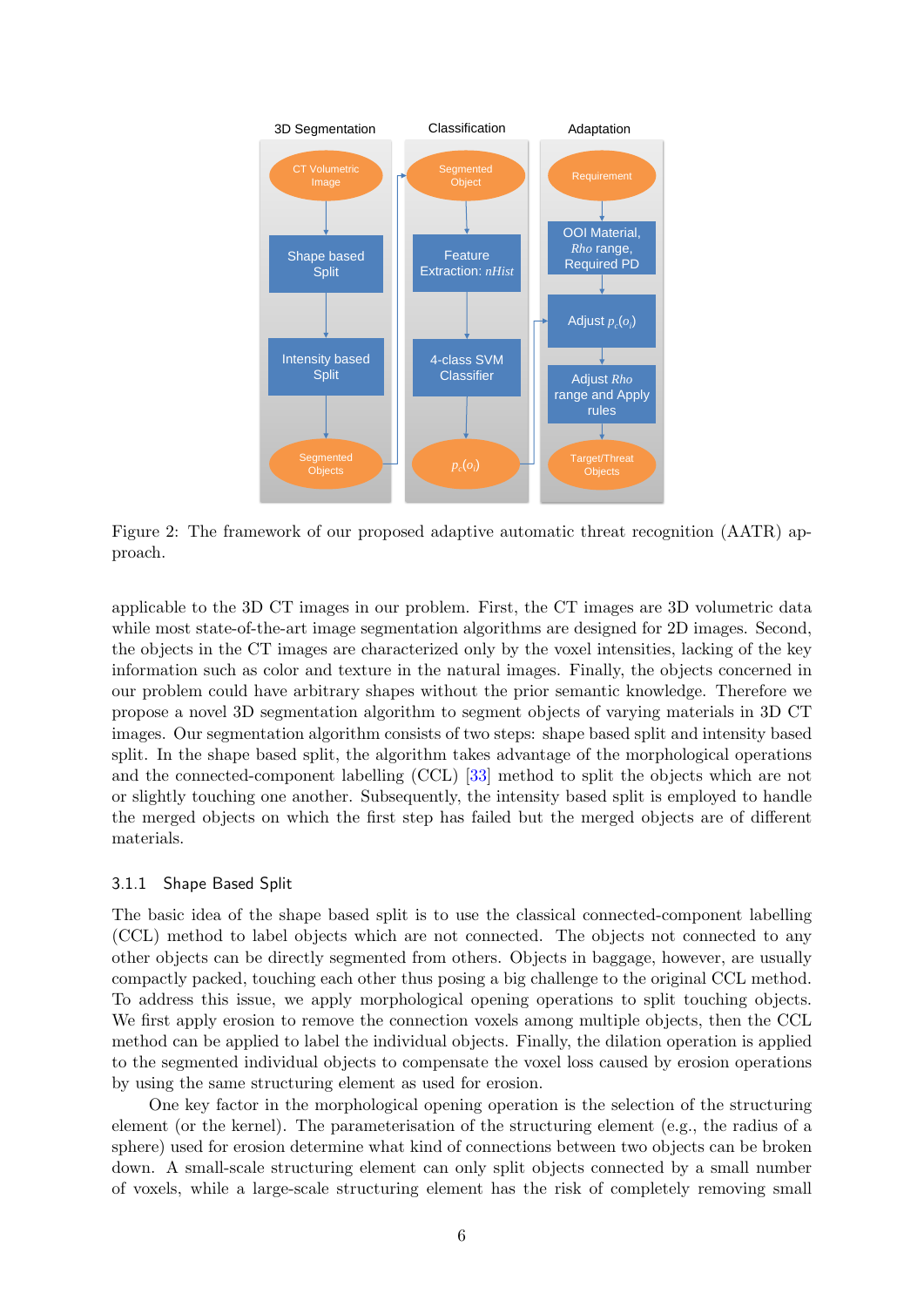objects. To solve this problem, we use a novel multi-scale morphological opening approach, using multiple structuring elements of different parameter values recursively. Our multi-scale morphological opening approach is shown in Figure [3.](#page-6-0) It can split objects connected by a large number of voxels without mistakenly removing small objects.

<span id="page-6-0"></span>

Figure 3: The proposed shape-based split using multi-scale morphological opening operations. (a) The morphological opening operation with the structuring element parameter  $k$ . (b) Multiscale morphological opening work-flow.

Figure [3\(](#page-6-0)a) shows the basic morphological opening operation used in the multi-scale morphological opening approach. The workflow of the multi-scale morphological opening is illustrated by the diagram in Figure [3\(](#page-6-0)b). To facilitate our discussion, we describe some notations and terms used in the following content. A raw image is defined as a three-dimensional CT image having continuous voxel values. A binary image is defined as a three-dimensional volumetric image with binary voxel values (i.e. 0 indicates the background voxels and 1 indicates the foreground voxels). A *label image*  $I^L$  is defined as a three-dimensional volumetric image with voxel values  $v \in \{0, 1, ..., n\}$ , where n is the number of labelled/segmented objects, 0 indicates the background voxels and the values of i indicates the voxels belonging to the  $i$ -th segmented object. Therefore a binary image is actually a label image with only one labelled object in this sense.

The morphological opening block takes a label image  $I^L, v \in \{0, 1, 2, ..., n\}$  as input and output another label image  $I^{L'}, v' \in \{0, 1, 2, ..., n, n+1, ..., n+m\}$ , where  $m \geq 0$ . The morphological opening operation is applied to each object specified in the input label image. Different from the classical morphological opening with only erosion and dilation operations, we add the voxel number based pruning process to remove the segmented objects having too few voxels and use the CCL method to identify segmented objects in the image. For any object  $o_i = \{v|v = i\}$ in the original label image, if it can be further split into more than one objects after the morphological opening, the voxels of these segmented objects will be relabelled using different values respectively, otherwise the object will keep unchanged in the output label image. Particularly we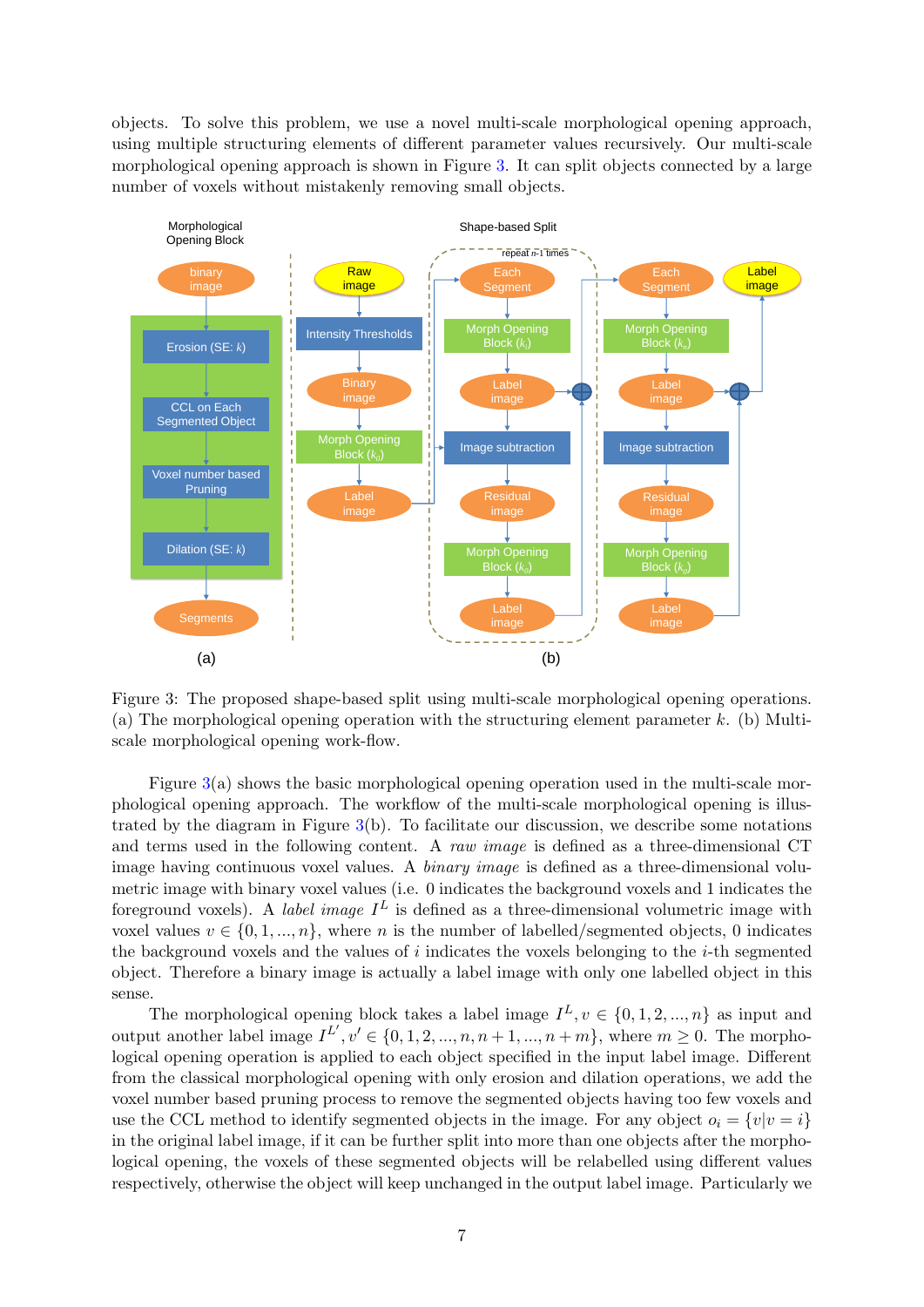keep the object unchanged if there is no segmented object left after the morphological opening operation.

Now we describe the multi-scale morphological opening approach for the shape-based split in detail. Given a raw image I and its voxel value  $v \in \mathbb{R}$ , our goal is to obtain a label image  $I^L, v \in \{0, 1, 2, ..., n\}$ , specifying n segmented objects, and the segmented object  $o_i$  is specified by a set of connected voxels whose values are equal to  $i$ . First, the raw image  $I$  is transformed to a binary image by voxel-wisely comparing its voxel values with a lower threshold  $t_{lower}$  and an upper threshold  $t_{upper}$  which are determined by the prior knowledge, so that the objects of unconcerned materials can be directly removed. The binary image, which is a special case of the label image defined above, is then fed into the morphological opening block where the parameter of the structuring element used for erosion is set as  $k_1$ . The resultant label image  $I_1^L$ contains  $n_1$  segmented objects. Second, we apply the morphological opening block again on the label image  $I_1^L, v \in \{0, 1, 2, ..., n_1\}$  with a greater structuring element parameter  $k_2 > k_1$ . As a result, a label image  $I_2^L$  containing  $n_2 \geq n_1$  segmented objects can be obtained. However, there exists a risk of mistakenly removing small/thin objects by applying the morphological opening with a relatively large  $k_2$ . For example, assuming there is an object  $o_i$  labelled in the label image  $I_1^L$  which is merged by two objects, and one of them happens to be small or thin such that it is completely removed after being split. To avoid this erroneous occurrence, we reinspect the voxels removed from the label image  $I_1^L$  to recover the mistakenly removed objects if there are any. Specifically, we apply an *image subtraction* operation to get the *residual image*  $I^R$ , a binary image characterizing the background difference between label images  $I_1^L$  and  $I_2^L$ ,

$$
I^R = I_1^L - I_2^L, v^R \in \{0, 1\}
$$
 (1)

where any voxel value  $v^R$  in the residual image  $I^R$  is computed by:

$$
v^R = \begin{cases} 0 & \text{if } v_1^L > 0, v_2^L > 0 \text{ or } v_1^L = v_2^L = 0, \\ 1 & \text{if } v_1^L > 0, v_2^L = 0. \end{cases}
$$
 (2)

The residual image  $I^R$  is re-inspected by applying the morphological opening operation with the same structuring element parameter  $k_1$  as that used in the first step. The value of  $k_1$ is selected so that none of the threat material signatures can be mistakenly removed by the erosion operation with such a small structural element. The resultant label image is denoted as  $I_2^{LR}, v \in \{0, 1, ..., n_R\}, n_R \ge 0$ . We update the label image  $I_2^L$  by adding the residual label image  $I_2^{LR}$ :

$$
I_2^{L'} = I_2^L + I_2^{LR}, v_2^{L'} \in \{0, 1, 2, ..., n_2 + n_R\},\tag{3}
$$

where any voxel value  $v_2^{L'}$  in the label image  $I_2^{L'}$  is computed by:

$$
v_2^{L'} = \begin{cases} v_2^L & \text{if } v^{LR} = 0, \\ n_2 + v_2^{LR} & \text{otherwise.} \end{cases}
$$
 (4)

Once the label image  $I_2^L$  is updated, it can be fed into another morphological opening block with a greater structuring element parameter  $k_3 > k_2$  and repeat the steps again to further split the objects specified in the label image  $I_2^{L'}$  as shown in Figure [3\(](#page-6-0)b).

Technically, the multi-scale morphological opening operations can be repeated many times with gradually increased structuring element parameters  $k$ . The depth of such recursion is subjective to the scales of objects-of-interest in the CT volumes and the constraint of computation time. On one hand, more rounds of recursion are needed if the scales of the objects-of-interest vary significantly for good segmentation performance. On the other hand, more rounds of recursion will require more computation. As a result, the depth of recursion can be decided by trading-off required segmentation performance against computation. In our experiments, we recursively apply the morphological operations for three rounds and empirically set  $k_1 = 2$ ,  $k_2 = 3$  and  $k_3 = 8$ .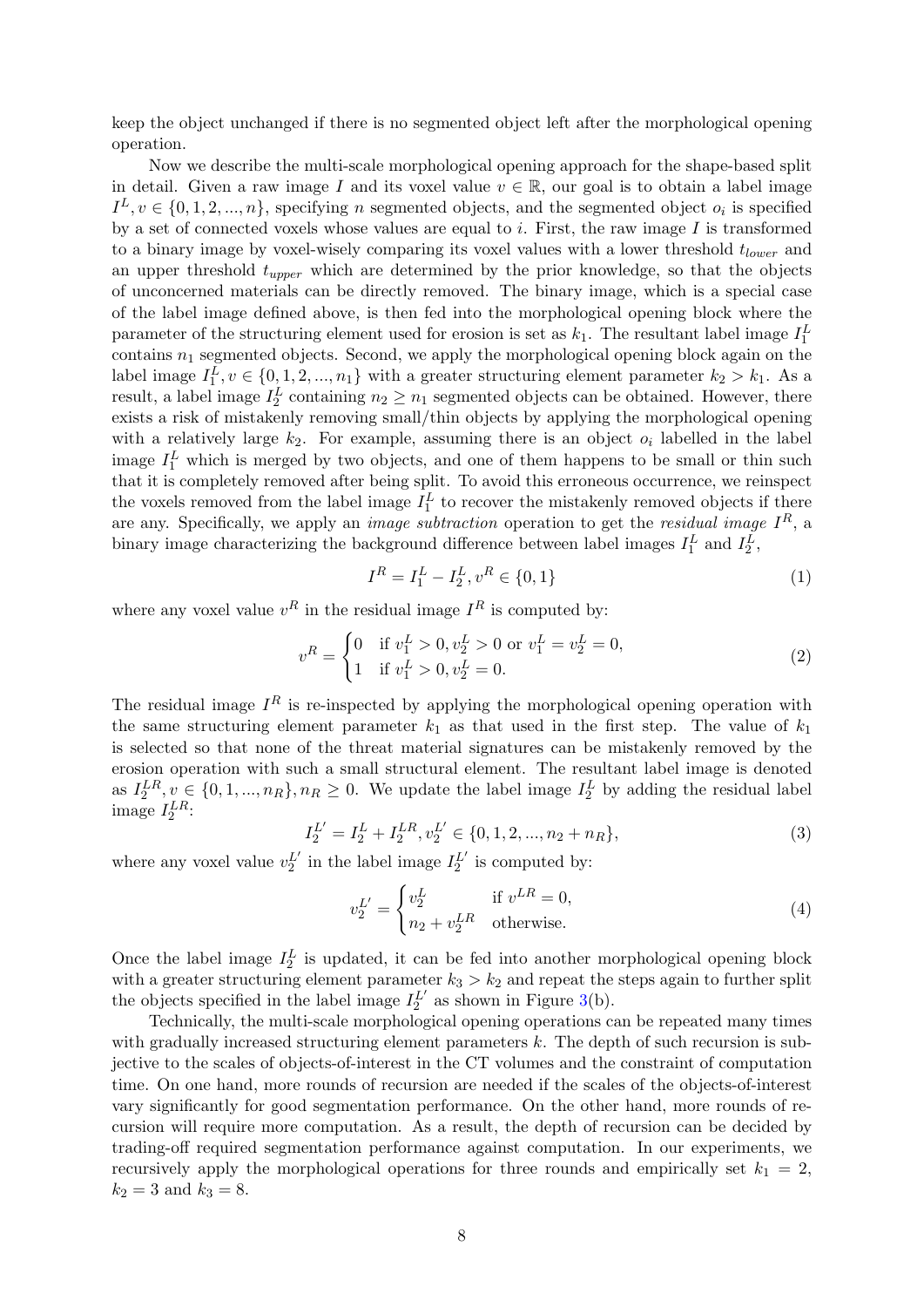<span id="page-8-0"></span>

Figure 4: The normalised histogram features of different materials.

#### 3.1.2 Intensity Based Split

The shape based split method can fail when the merged objects are compactly touching each other. The intensity based split method provides a complementary way to address this issue when the merged objects happen to have distinguishable intensity distributions. Objects of different materials have different intensity distributions as shown in Figure [4.](#page-8-0) When the merged objects are of different materials, the voxel intensity will be distributed in multiple ranges corresponding to the intensity range of each material. Based on this idea, the intensity based split aims to discover the potential materials in a merged object and assign respective labels to voxels of the merged object.

A variety of enabling techniques could be used for our purpose of intensity based split. For example, a probabilistic clustering algorithm using Expectation-Maximization (EM) can be employed to model the intensity distributions of different materials which are then used to label each voxel of a given volume as one of the materials [\[34\]](#page-23-9). Due to the variations of intensity distributions for the same material (c.f., Fig. [4\)](#page-8-0), the estimated models using EM might not generalize well to some specific new volumes. Instead of modelling the intensity distributions for all materials, we employ a peak-detection method that explores the volume-specific intensity distribution information and does the segmentation.

Specifically, given a segmented object  $o_i$  in the label image  $I^L$  generated by the shape based split, we extract the intensity values of all the voxels belonging to this object from the raw image I. The histogram of the intensity can be computed and gives an intensity distribution curve as shown in Figure [5.](#page-9-0) Subsequently, we use a peak detection algorithm to search the number of objects residing in the segmented object  $o_i$  and the intensity range for each of them. The peak detection algorithm uses a sliding window to locate a peak whenever the value in the middle of the sliding window is the maximum. Once the peaks are detected, we search the lowest value between two peaks as the intensity boundary of the two objects. If only one peak is detected, it means there is only one type of material in this segmented object, and we leave it unchanged.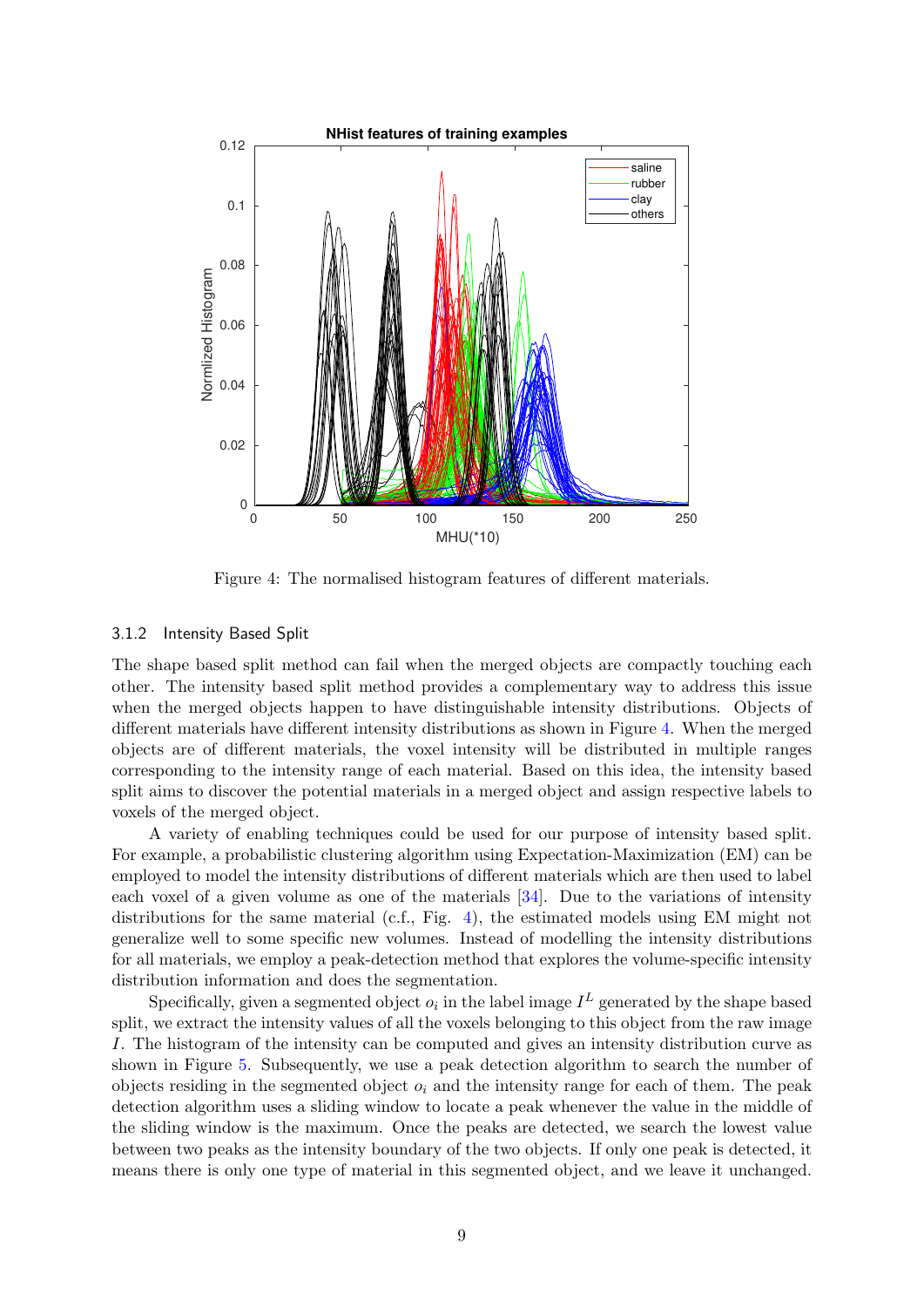<span id="page-9-0"></span>

Figure 5: An illustration of intensity based split.

Otherwise, we assign the voxels whose intensity values are in the same intensity range to a new object label. As a result, the merged object  $o_i$  can be split into multiple objects of different materials. The whole procedure of the intensity based split is illustrated in Figure [5.](#page-9-0)

#### 3.2 Material Classification

The 3D segmentation algorithm creates a label image  $I<sup>L</sup>$  for each baggage specifying a collection of object signatures, among which there are both material signatures of interest (threats) and others (non-threats). The existence of non-threats in the label image will incur false alarms. To get rid of the false alarms, we need to distinguish the threat signatures from the non-threat items. In this section, we first describe how the classification is employed in the traditional ATR and then extend it to the AATR problem.

In the conventional automatic threat recognition problem, the threat materials are predefined and fixed, we only need to annotate the signatures as threats or non-threats by a binary classifier. The binary classifier can be trained using training data in which all the segmented objects are annotated as threats or non-threats according to the definition. For example, the materials of saline, rubber and clay are defined as threat materials in our experiments, we annotate all the signatures of these three materials in the training data as threats and other objects as non-threats. To train a classifier for this purpose, we need to extract useful features from the segmented objects. Based on the definition of threats (i.e. materials of saline, rubber and clay), we use the normalised histogram of intensities as the feature for classification since it is able to characterize the material type of an object.

In the adaptive automatic threat recognition problem, it is required to recognize the material type of objects so that the detection decision can be made adaptively to varying requirements of threat material recognition. To this end, we train a four-class classifier, {"saline", "rubber", "clay", "others"}, where the class "others" denotes a collection of unknown materials other than the three known materials. Again, we use the normalised histogram of intensities as features for classification. We use support vector machine (SVM) with a linear kernel as the classifier in our experiments, though other types of classifiers such as random forest [\[5\]](#page-21-9) and neural networks are also applicable.

The SVM classifier is trained using features of ground truth object signatures in the training data for known material classes (i.e. saline, rubber and clay). For the "others" class, we synthesize a collection of features as training data belonging to this class. Specifically, a Gaussian function  $g(x; a, \mu, \sigma)$  is used to synthesize a feature vector v:

$$
\boldsymbol{v} = g(x; a, \mu, \sigma) = a \cdot e^{\frac{-(x-\mu)^2}{\sigma^2}},\tag{5}
$$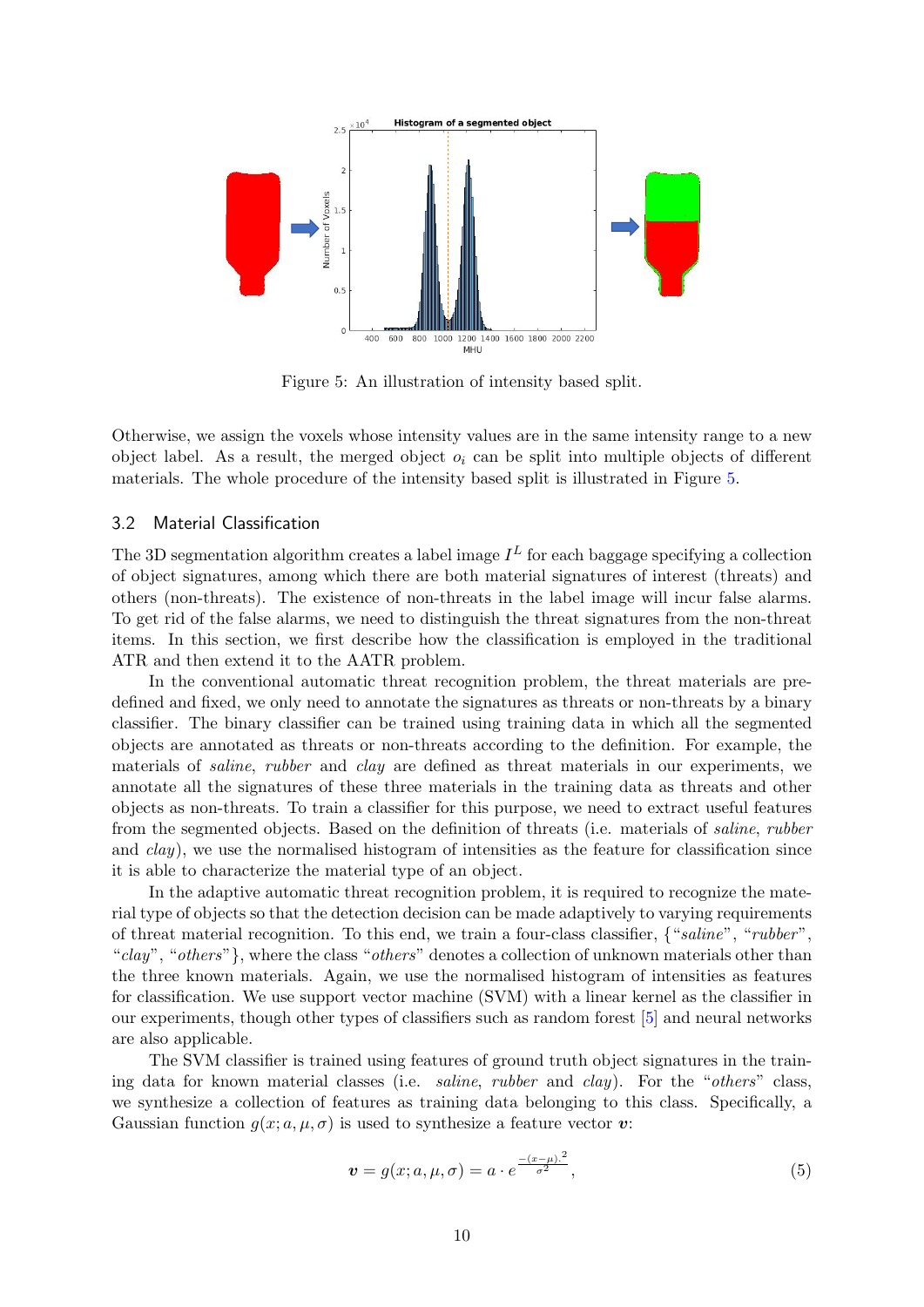where  $\mu$  is randomly selected only if it is out of the density ranges of three known materials,  $\sigma$ is a random number chosen from an empirical range derived from the intensity distribution of the ground truth material signatures in the training data (see Figure [4\)](#page-8-0).

#### <span id="page-10-2"></span>3.3 Adaptation to Varying Requirements

The adaptation step aims to enable our approach to adapt itself to varying requirements in practical scenarios. Specifically, we focus on the adaptability metrics defined by [\[8\]](#page-21-7) in terms of: (a) varying threat materials; (b) varying probability of detection (PD) requirements.

Given a segmented object, the classification result allows us to know which class it belongs to. With this information, it is straightforward to classify the segmented objects whose material types are not included in the requirement specification as non-threats. To enable the adaptability, we also need to know the probability of belonging to each class for a given segmented object. The probability estimation method for SVM proposed in [\[41\]](#page-24-0) is used in our experiments. We trade off the probability of detection and the probability of false alarm by manipulating the classification results thus adapting our approach to satisfying the requirements of PD/PFA. Specifically, we adjust the probability of classes  $p_c(o_i)$  for a given segmented object  $o_i$  as follows:

<span id="page-10-0"></span>
$$
p'_{c}(o_i) = p_c(o_i) + f_c(tp_D), c \in \{saline, rubber, clay, others\}
$$
\n
$$
(6)
$$

where  $f_c(t_{PD})$  is an *offset* used to adjust the output probability of the classifier for class c, and  $tp<sub>D</sub>$  is the required probability of detection for a specific material class. Intuitively, when the offset for class c is positive, the objects will have higher probabilities to be classified as class c. On the other hand, if the offset is negative, chances are less to classify the objects as this class.

The key issue is how to get the offset functions  $f_c(t_{PD})$  for different classes. We repeat experiments using training data by setting the offset to be varying values and calculate the corresponding probability of detection. With pairs of probability of detection and offset values, we can fit the data using smoothing splines [\[10\]](#page-21-10) to obtain the offset functions  $f_c(tp_D)$ . Subsequently, these functions can be used to compute the offset values given the required probability of detection  $t_{PD}$  for a specific class.

Other than the manipulation of output probabilities by Eq. [\(6\)](#page-10-0), we can also trade off the probability of detection and the probability of false alarm by adjusting the specified density range. In real scenarios, threat material signatures are defined with additional information of the density range, i.e., a threat signature of a specific material should have a density within the pre-defined density range in the requirement specification. The density, Rho, is the mean intensity over all voxels of an object. Due to the inaccuracy of segmentation and noises in the raw CT data, the computed densities of segmented objects could have biases. With this regard, we adjust the density range by a factor  $\alpha$  in the following way:

<span id="page-10-1"></span>
$$
Rho'_{min} = Rho_{min} * \alpha, Rho'_{max} = Rho_{max}/\alpha,
$$
\n(7)

where a larger  $\alpha$  leads to a smaller density range and thus a lower probability of detection and a lower probability of false alarm. Since the parameter  $\alpha$  in Eq. [\(7\)](#page-10-1) plays a similar role as the offset in Eq. [\(6\)](#page-10-0), we will find and fix the optimal values of  $\alpha$  and adjust the offset values in our experiments to enable the adaptability to varying probability of detection requirements.

## 4 Experiments and Results

To validate the effectiveness of our proposed approach, we conduct a series of experiments on real baggage CT image data. In this section, we first describe the CT image data and evaluation metrics used in our experiments. Subsequently, we describe the experiments designed to evaluate different components (i.e. segmentation, classification and adaptation) of the proposed approach. Experimental results are presented in each subsection following the description of experiment settings.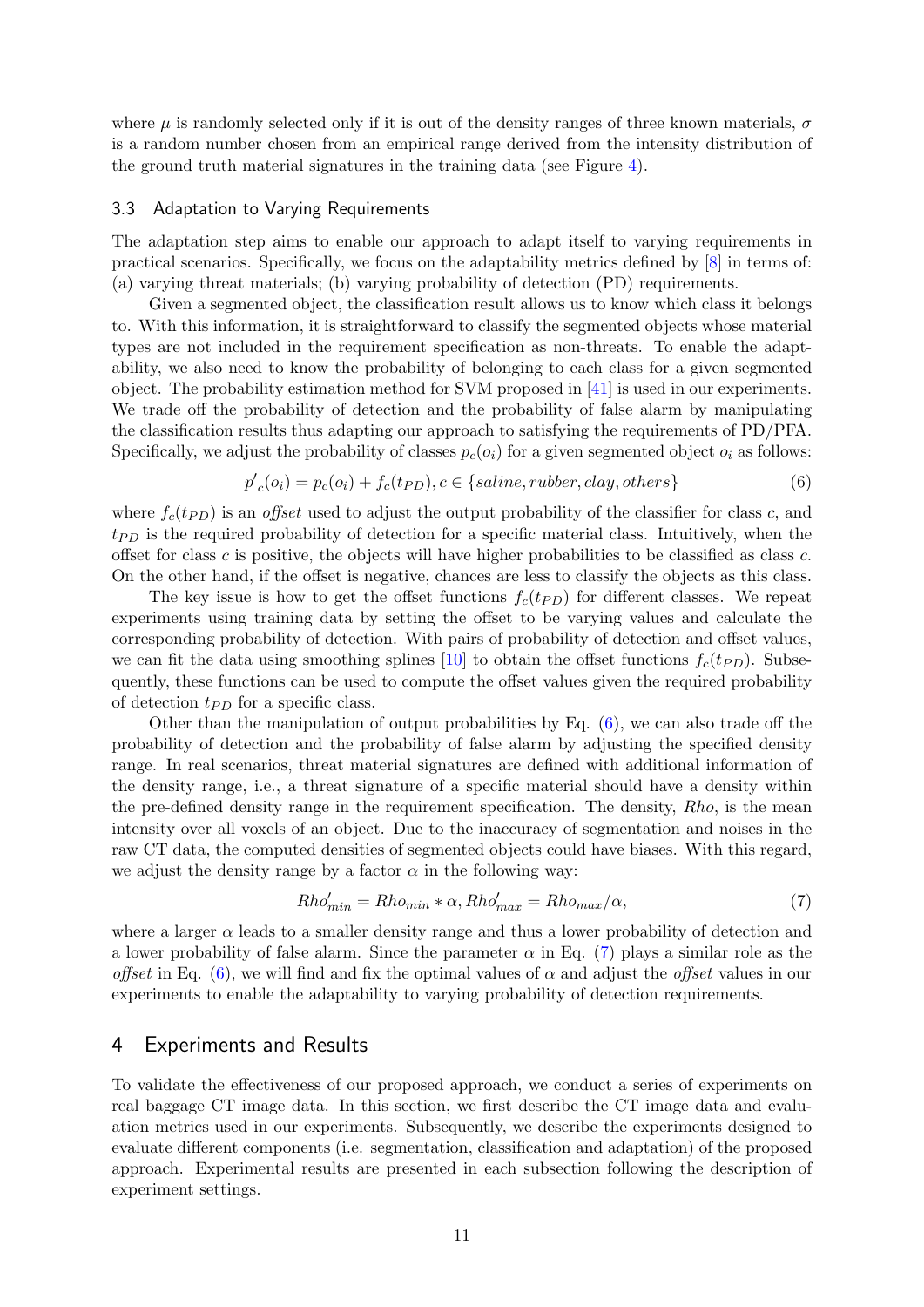#### <span id="page-11-0"></span>4.1 Experimental Data

We use data provided by ALERT [\[8\]](#page-21-7) in all the experiments. The baggage are scanned with a medical CT scanner Imatron C-300. The image size is  $512 \times 512$  corresponding to the 475 mm  $\times$ 475 mm field of view. The slice spacing is 1.5 mm, leading the voxel volume to be  $(475/512)^{2}$  \*  $1.5 = 1.291$  mm<sup>3</sup>. The range of the voxel values is  $0 \rightarrow 32,767$  MHU, where the value of air is 0, and the value of water is 1024. A public dataset (ALERT TO4 [\[7\]](#page-21-6)) and a sequestered dataset (ALERT TO7 [\[8\]](#page-21-7), unseen) collected by ALERT are employed in our experiments. The public dataset consists of 188 baggage CT images in which there are 446 object signatures of three materials (i.e. saline, rubber and clay). These object signatures could be threats or non-threats according to the definitions of threat in different situations. For example, in one of our experiments, saline is the only material defined as threat, as a result, all the rubber and clay signatures will be non-threats. Apart from the material, other physical properties of the objects such as mass and density are also used to define the threat. The definition of threat will be clarified in each experiment. The ground truth voxels are labelled by ALERT for all the objects which could potentially be threats. These ground truth annotations of object signatures in CT images can be used for the evaluation of our segmentation and classification algorithms described in Section [3.](#page-4-0) The sequestered dataset is used for testing the adaptability of AATR approaches. The CT images in the sequestered dataset consist of not only three known materials in the public dataset, but also some new materials not seen in the training stage. Since the sequestered dataset is not openly available to the authors, most of the experiments presented in this paper are conducted based on the public dataset, though some experimental results on the sequestered data are also provided with testing on this unseen dataset by the ALERT team, independent from the authors. We divide the 188 baggage CT images in the public dataset into two subsets (i.e. the odd set and the even set) by the baggage scanning serial number. This leads to 94 images in the odd set and 94 images in the even set. We use one subset for training and test our approach on the other subset. Our use of both a public and sequestered dataset in this manner directly mimics the unknown nature of the AATR task under deployment conditions against an unknown threat adversary.

#### 4.2 Evaluation Metrics

We employ the evaluation metrics defined by ALERT [\[8\]](#page-21-7) in our experiments. Segmentation performance is evaluated by measuring how many ground truth object signatures in the test data can be matched with the segmented objects. Here the concept of match is defined by the precision  $P$  and the recall  $R$ . Suppose we use  $G$  and  $S$  to denote the voxel sets of a ground truth signature and a segmented object respectively, the precision and recall can be obtained by:

$$
P = \frac{volume(G \cap S)}{volume(S)}, R = \frac{volume(G \cap S)}{volume(G)}.
$$
\n
$$
(8)
$$

A ground truth object signature  $G$  is thought of as correctly segmented if any segmented object S achieves  $P \geq 0.5$  and  $R \geq 0.5$  for bulks or  $P \geq 0.2$  and  $R \geq 0.2$  for sheets.

Once the matching results are obtained for all segmented objects, probability of detection (PD) and the probability of false alarms (PFA) are employed to evaluate the performance. Probability of detection is the ratio of the number of detected signatures to the number of ground truth signatures in all the CT images, whilst probability of false alarm is the ratio of the number of falsely detected non-threat signatures to the total number of non-threats in the CT images:

$$
PD = \frac{N_{detection}}{N_{threads}}, PFA = \frac{N_{false \; alarms}}{N_{non-threats}} \tag{9}
$$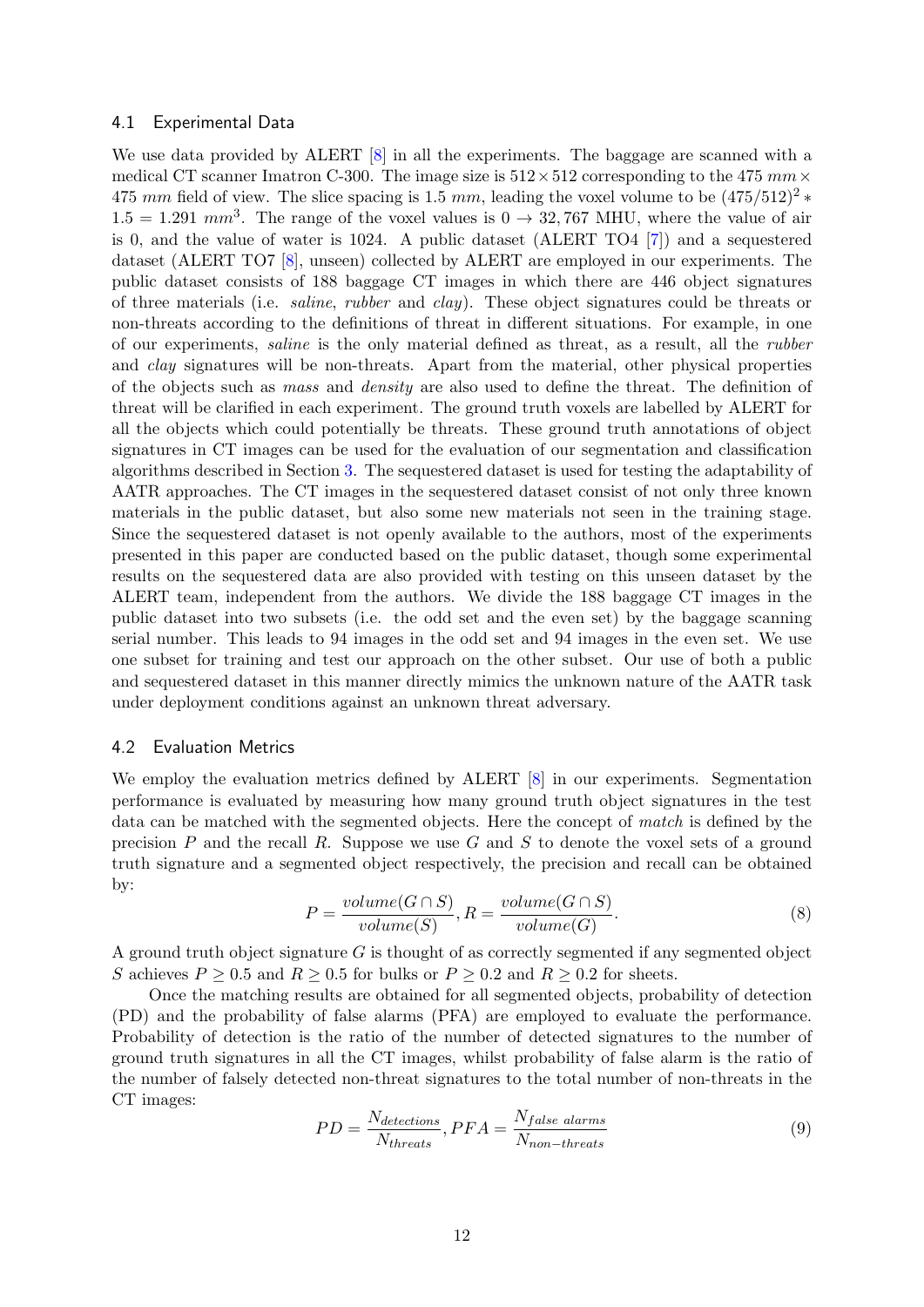<span id="page-12-0"></span>

| Method                   |        | PFA    |      |      |       |         |         |
|--------------------------|--------|--------|------|------|-------|---------|---------|
|                          | saline | rubber | clay | bulk | sheet | overall | overall |
| baseline $1 (k=2)$       | 0.55   | 0.69   | 0.55 | 0.55 | 0.71  | 0.60    | 0.31    |
| baseline $2 (k=3)$       | 0.60   | 0.64   | 0.51 | 0.59 | 0.58  | 0.62    | 0.30    |
| baseline $3(k=8)$        | 0.58   | 0.13   | 0.12 | 0.38 | 0.10  | 0.29    | 0.21    |
| baseline 4 (shape-split) | 0.80   | 0.92   | 0.73 | 0.78 | 0.91  | 0.83    | 0.49    |
| ours                     | 0.90   | 0.96   | 0.97 | 0.93 | 0.95  | 0.94    | 0.56    |

Table 1: Segmentation performance of our algorithm and baselines.

#### 4.3 Evaluation of 3D CT Segmentation

To thoroughly evaluate the performance of our proposed segmentation algorithm, we conduct an ablation study to investigate the contribution of each component (e.g., shape based split, intensity based split) in the segmentation algorithm. In addition, we also investigate how different structuring element parameter values affect the segmentation performance. Specifically, we conduct a comparative experiment by comparing different baseline methods with our full model. The baseline methods used in our experiment are as follows:

- Baseline 1 uses only the morphological opening  $(k = 2)$  with CCL.
- Baseline 2 uses only the morphological opening  $(k = 3)$  with CCL.
- Baseline 3 uses only the morphological opening  $(k = 8)$  with CCL.
- Baseline 4 uses only the shape based split.
- Our approach uses shape based split followed by intensity based split.

The segmentation performance is evaluated by matching the segmented object signatures with the ground truth. In this experiment, we define all of 446 saline, rubber and clay objects as threats regardless of their physical properties. A good segmentation algorithm is expected to successfully segment all these objects from the 3D CT images, which will lead to a high probability of detection. Inevitably, the segmentation algorithm will also segment objects other than the 446 objects of interest, which will contribute to the probability of false alarm. However, in this stage, we focus more on the probability of detection as an evaluation of segmentation performance and leave the false alarm issue to the next step of classification. The results of our approach and different baseline methods are shown in Table [1.](#page-12-0)

The segmentation performance shown in Table [1](#page-12-0) clearly indicates the effectiveness of our proposed 3D segmentation algorithm. The best overall probability of detection (0.94) is achieved by our full method. Comparing the performance of our full method with that of different baseline methods, we know that each component in our method plays an important role in the segmentation. Baseline methods with only one uniform structuring element parameter value perform poorly as shown by baseline 1-3 with overall probability of detection as 0.60, 0.62 and 0.29 respectively. Baseline 1 and 2 using a small structuring element  $(k = 2, 3)$ fail to split objects touching each other, while the baseline 3 with a big structuring element  $(k = 8)$  mistakenly removes small threat objects. Finally, a comparison between baseline 4 (0.83 probability of detection) using only shape-based split and our approach (0.94 probability of detection) using both shape and intensity based splits provides evidence that the intensity based split is complementary to the shape based split and able to further improve the segmentation performance.

To give an intuitive insight of how the segmentation works for different cases, we present some exemplars in Figure [6.](#page-13-0) The ground truth object signatures, segmented results with some baseline and segmented results with our approach are shown in the left, middle and right side of each sub-figure respectively. Each segmented object signature is indicated by one color for better visualization. Figure [6](#page-13-0) (a) presents an example of three merged objects touching each other, which fails the shape based split when a small structuring element  $(k = 3)$  is used, but can be successfully segmented when using a bigger structuring element  $(k = 8)$ . This lends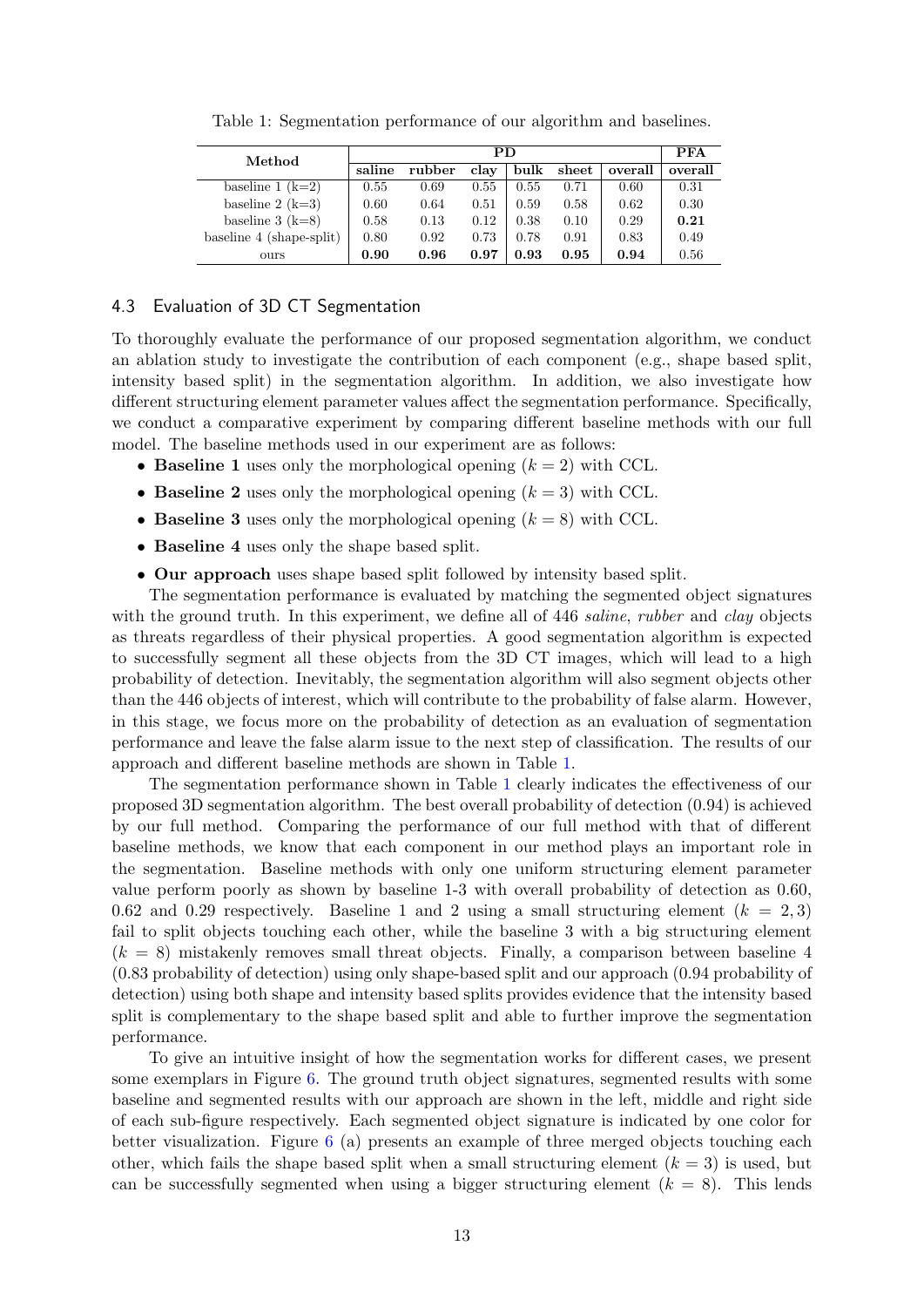<span id="page-13-0"></span>

Figure 6: Exemplar segmentation results. Each sub-figure represents the segmented object signatures in one slice of the 3D CT image. From left to right are the ground truth object signatures (only *saline, rubber* and *clay* materials are annotated), segmented results with one of the baselines and segmented results with our approach respectively. Different colours are used to specify the separated object signatures. (a) The three merged objects cannot be split using a small structuring element  $k = 3$  (middle) but segmented well when using our multiscale segmentation algorithm (right). (b) A half bottle of saline can only be segmented by the intensity-based split (right). (c) The intensity-based split could cause inaccuracy when the merged objects have similar voxel intensities (objects 2 and 4 are not well separated even by our approach).

us evidence that the multi-scale segmentation is effective and necessary. Figure  $6$  (b) and (c) illustrate two cases where the intensity based split is helpful. Figure  $6$  (b) presents an example of saline in a bottle, for which shape base split successfully segments the bottle whilst the intensity based split can further identify the saline signature. Figure [6](#page-13-0) (c) shows the effectiveness as well as the limitation of our intensity based split when merged objects have similar intensities. One can see that the figure on the right side exemplifies the inaccurate segmentation of the object colourized as yellow and pink.

Overall, our proposed algorithm is able to segment objects of varying scales and shapes. Using only morphological operations and intensity-based split, our segmentation performance is comparable with other more complex approaches in [\[7,](#page-21-6) [18,](#page-22-7) [31\]](#page-23-4). In addition, our segmentation method is not based on training hence less likely to suffer from overfitting issues than other learning based methods. It is also noteworthy that a high probability of false alarm is expected when obtaining a high probability of detection. Therefore a further classification is necessary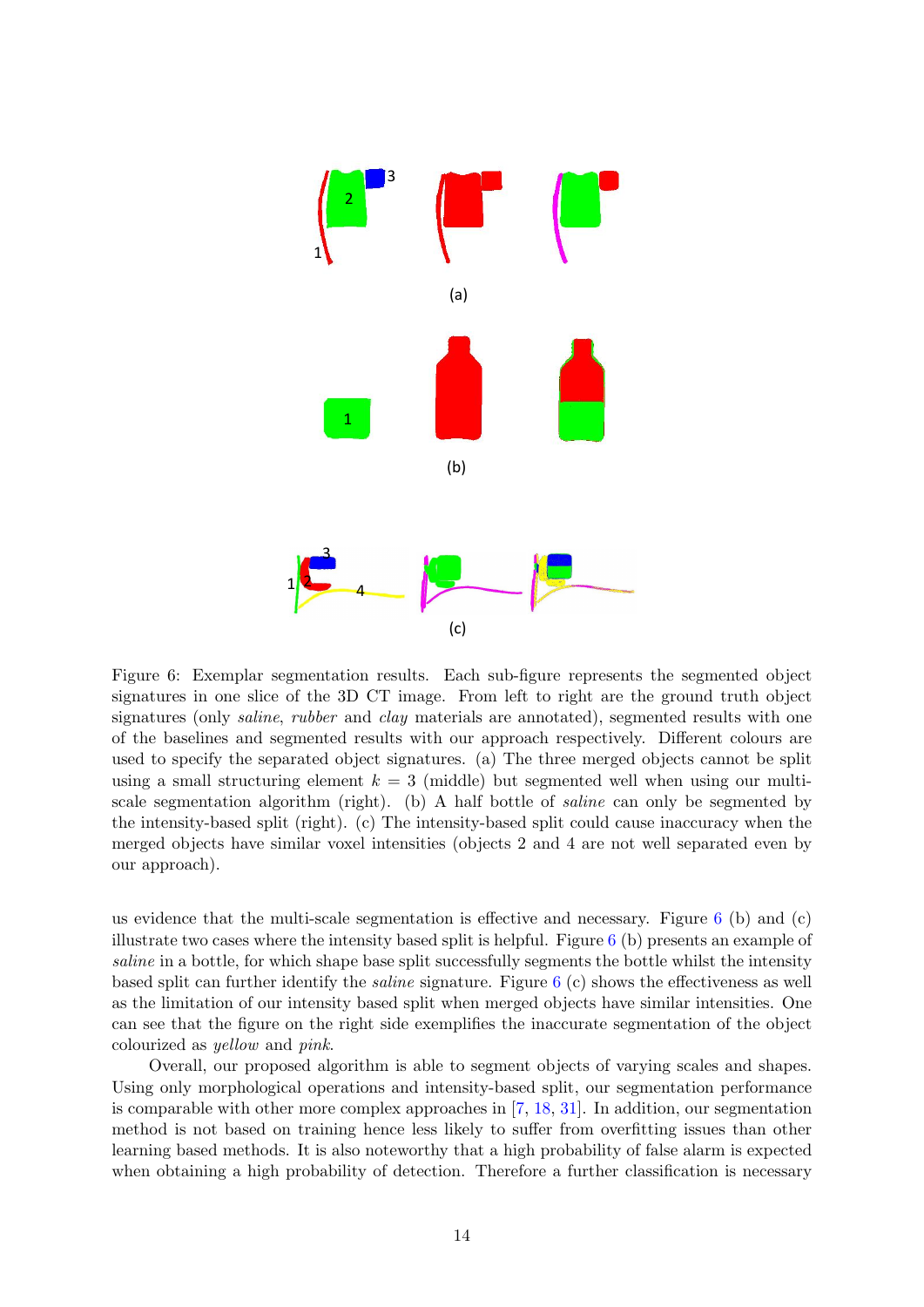<span id="page-14-0"></span>Table 2: A comparison of different classifiers for material classification.

|  |                                                             | Method   kNN $(k=3)$   kNN $(k=10)$   SVM(linear)   SVM(RBF)   NN |                                 |  |
|--|-------------------------------------------------------------|-------------------------------------------------------------------|---------------------------------|--|
|  | Accuracy   $92.9 \pm 1.9$   $90.3 \pm 1.6$   $91.2 \pm 1.4$ |                                                                   | $86.7 \pm 2.2$   $93.5 \pm 1.1$ |  |

to reduce the false alarms resulted in the segmentation process.

#### 4.4 Evaluation of Material Classification

We first investigate the performance of different classifiers in our material classification task. Considering the algorithm complexity and the capability of calculating conditional probability, we choose k Nearest Neighbour  $(kNN)$ , Neural Networks  $(NN)$  and kernel SVM in the comparative experiment. We use a radial basis function (RBF) in the kernel SVM method. The experiment is conducted using both true and synthetic object features, as a result, a multi-class classification problem with four classes (i.e. saline, rubber, clay and others) is formulated. We use cross validation and report the mean classification accuracy and standard deviation in Table [2.](#page-14-0) The Neural Network model performs the best, however, the class conditional probability output by this classifier cannot be adjusted to fulfill our purpose of Eq.[\(6\)](#page-10-0) since the calculated class conditional probability is usually very close to either 0 or 1. As for  $kNN$  model, it performs the second best when  $k = 3$  which, however, makes it difficult to calculate the class conditional probability required by Eq. $(6)$ . As a trade-off, we use the linear SVM to classify materials in our approach.

To evaluate the classification performance for conventional ATR and our adaptive ATR (AATR) respectively, we design two more experiments. The first experiment aims to evaluate conventional ATR, in which we assume the threat materials are pre-defined (i.e. all of the 446 saline, rubber and clay objects are threats) and the training data for all types of materials are available. A binary SVM classifier is trained and used to classify the segmented objects to be either threats or non-threats. In the second experiment, we use a multi-class classifier to recognize different types of materials (i.e. saline, rubber, clay and others) where all the unknown materials are collectively treated as one class "others". To compare with the binary classification, the same definition of threats has been used in this experiment, i.e., all of the 446 saline, rubber and clay objects are treated as threat to detect. It is noteworthy that the multiclass classification results can be directly applied to varying tasks of different threat definitions (e.g., only one of the three materials is defined as threat), while the binary classification cannot unless the classifier is re-trained hence limiting its adaptability.

As described in Section [4.1,](#page-11-0) we divide the public dataset into two subsets and use one of them for training and the other for testing. During training, we use ground truth voxel annotations to extract the volumes of objects in the training data, and extract the normalised histogram features from the object volumes for the classifier training. Again, we use probability of detection and probability of false alarm as the evaluation metrics for classification performance. Good classification will lead to a reduced probability of false alarm without affecting the probability of detection too much when comparing to those before applying the classification.

The experimental results are shown in Table [3](#page-15-1) including the threat detection performance without classification, with the binary classification and with the multi-class classification. The use of binary classification significantly reduces the overall probability of false alarm from 0.56 down to 0.29, and keeps high probabilities of detection at the same time. When the multi-class classification is used, the probabilities of false alarm can be further reduced to 0.24 whilst the probabilities of detection only decrease slightly. These results validate the effectiveness of our multi-class classifier which is essential for the adaptability of ATR.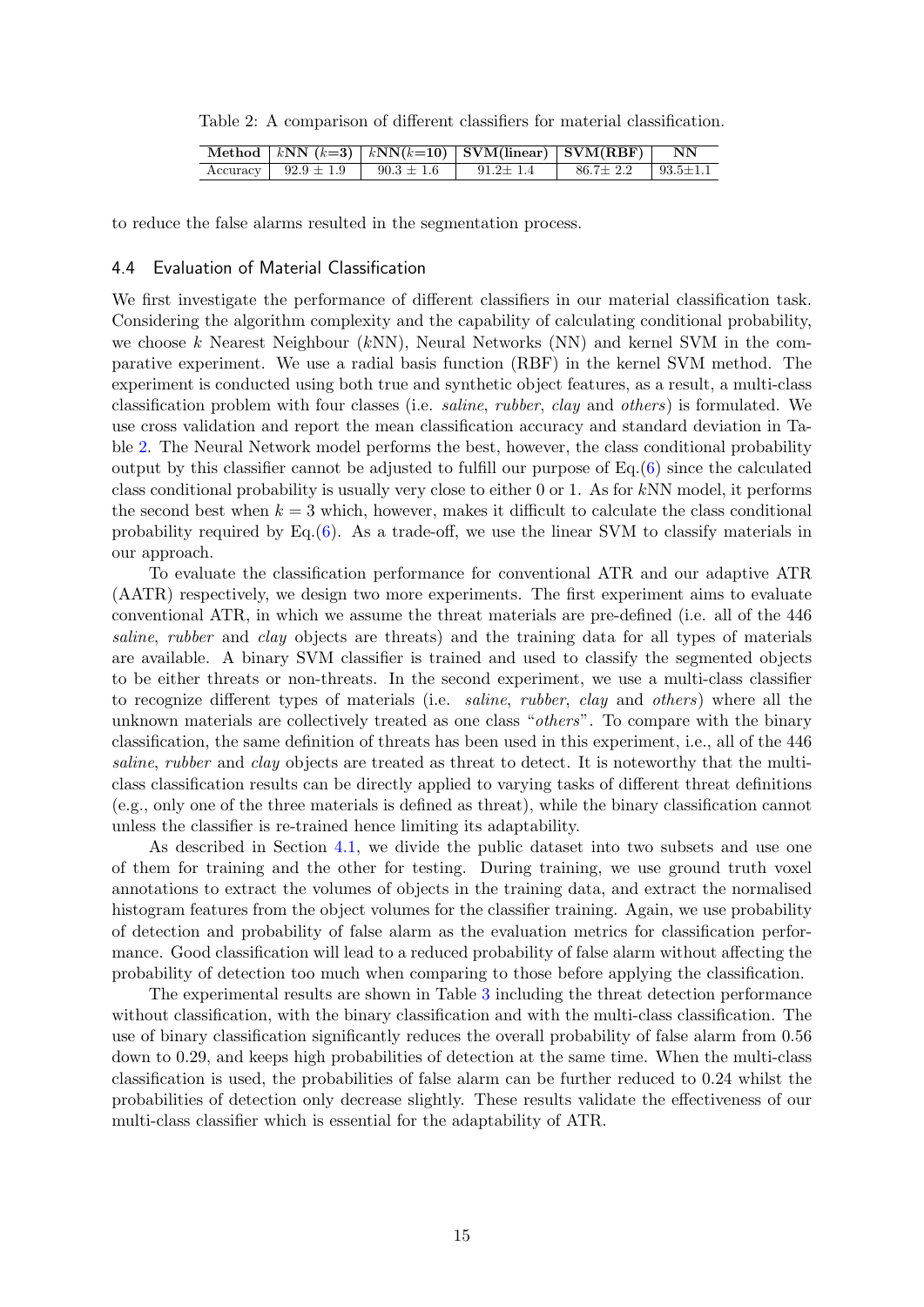<span id="page-15-1"></span>

| Method                     | Test Set |        | <b>PFA</b> |      |      |       |         |         |
|----------------------------|----------|--------|------------|------|------|-------|---------|---------|
|                            |          | saline | rubber     | clay | bulk | sheet | overall | overall |
| $w$ /o classification      | all      | 0.90   | 0.96       | 0.97 | 0.93 | 0.95  | 0.94    | 0.56    |
|                            | odd      | 0.90   | 0.99       | 0.98 | 0.94 | 0.99  | 0.96    | 0.28    |
| binary classification      | even     | 0.90   | 0.93       | 0.93 | 0.92 | 0.91  | 0.92    | 0.31    |
|                            | all      | 0.90   | 0.96       | 0.96 | 0.93 | 0.95  | 0.94    | 0.29    |
|                            | odd      | 0.86   | 0.98       | 0.98 | 0.92 | 0.97  | 0.94    | 0.22    |
| multi-class classification | even     | 0.87   | 0.92       | 0.93 | 0.91 | 0.89  | 0.91    | 0.26    |
|                            | all      | 0.87   | 0.95       | 0.96 | 0.92 | 0.93  | 0.92    | 0.24    |

Table 3: Material classification performance on the public data.

<span id="page-15-2"></span>

|  |  |  | Table 4: Results of the adaptation to varying probability of detection requirements. |  |  |
|--|--|--|--------------------------------------------------------------------------------------|--|--|
|  |  |  |                                                                                      |  |  |

| Threat Definition | <b>Required PD</b> | Test Set | PD   | <b>PFA</b> |
|-------------------|--------------------|----------|------|------------|
|                   |                    | odd      | 0.72 | 0.08       |
|                   | 0.70               | even     | 0.72 | 0.08       |
|                   |                    | all      | 0.72 | 0.08       |
|                   |                    | odd      | 0.76 | 0.10       |
|                   | 0.80               | even     | 0.80 | 0.11       |
| saline            |                    | all      | 0.78 | 0.10       |
|                   |                    | odd      | 0.81 | 0.12       |
| (minMass:137,     | 0.85               | even     | 0.86 | 0.13       |
| Rho:1050-1215)    |                    | all      | 0.83 | 0.12       |
|                   |                    | odd      | 0.83 | 0.16       |
|                   | 0.90               | even     | 0.87 | 0.19       |
|                   |                    | all      | 0.85 | 0.17       |
|                   |                    | odd      | 0.85 | 0.17       |
|                   | 0.95               | even     | 0.87 | 0.21       |
|                   |                    | all      | 0.86 | 0.19       |

## <span id="page-15-0"></span>4.5 Evaluation of Adaptation

We conduct extensive experiments to evaluate the adaptability of the proposed approach in terms of adaptability metrics defined by ALERT [\[8\]](#page-21-7) to simulate varying practical scenarios. All experiments in this section are carried out by employing the proposed segmentation algorithm in Section [3.1](#page-4-1) followed by the multi-class classification. Again, the performance is evaluated in terms of probability of detection and probability of false alarm. Apart from the experiment on unknown materials which is trained on the public dataset and tested on sequestered dataset, all other experiments in the following sub-sections follow the same training/testing scheme as before, i.e., training on one subset (odd/even set) and test on the other (even/odd set) of the public dataset.

## 4.5.1 Varying Probability of Detection Requirements

An ideal detection algorithm is expected to have 100% probability of detection and 0% probability of false alarm. Improving the probability of detection usually causes an increase of probability of false alarm, and reducing the probability of false alarm leads to a lower probability of detection.

Firstly, we try to find optimal values of  $\alpha$  in Eq. [\(7\)](#page-10-1) for each known material. To this end, the values of  $\alpha$  are selected from a candidate set of  $\{1.0, 0.9, 0.8, 0.7\}$  exhaustively. Starting from  $\alpha = 1$ , by decreasing the value of  $\alpha$ , we may achieve a higher probability of detection and a higher probability of false alarm. The optimal value of  $\alpha$  is selected when the probability of detection comes to its maximum and an even smaller  $\alpha$  will only lead to the increase of false alarms but no further improvement of detection. In our experiments, we find the optimal  $\alpha$  to be 0.9 for saline and 0.8 for rubber and clay.

Our AATR approach enables the trade-off of probability of detection and probability of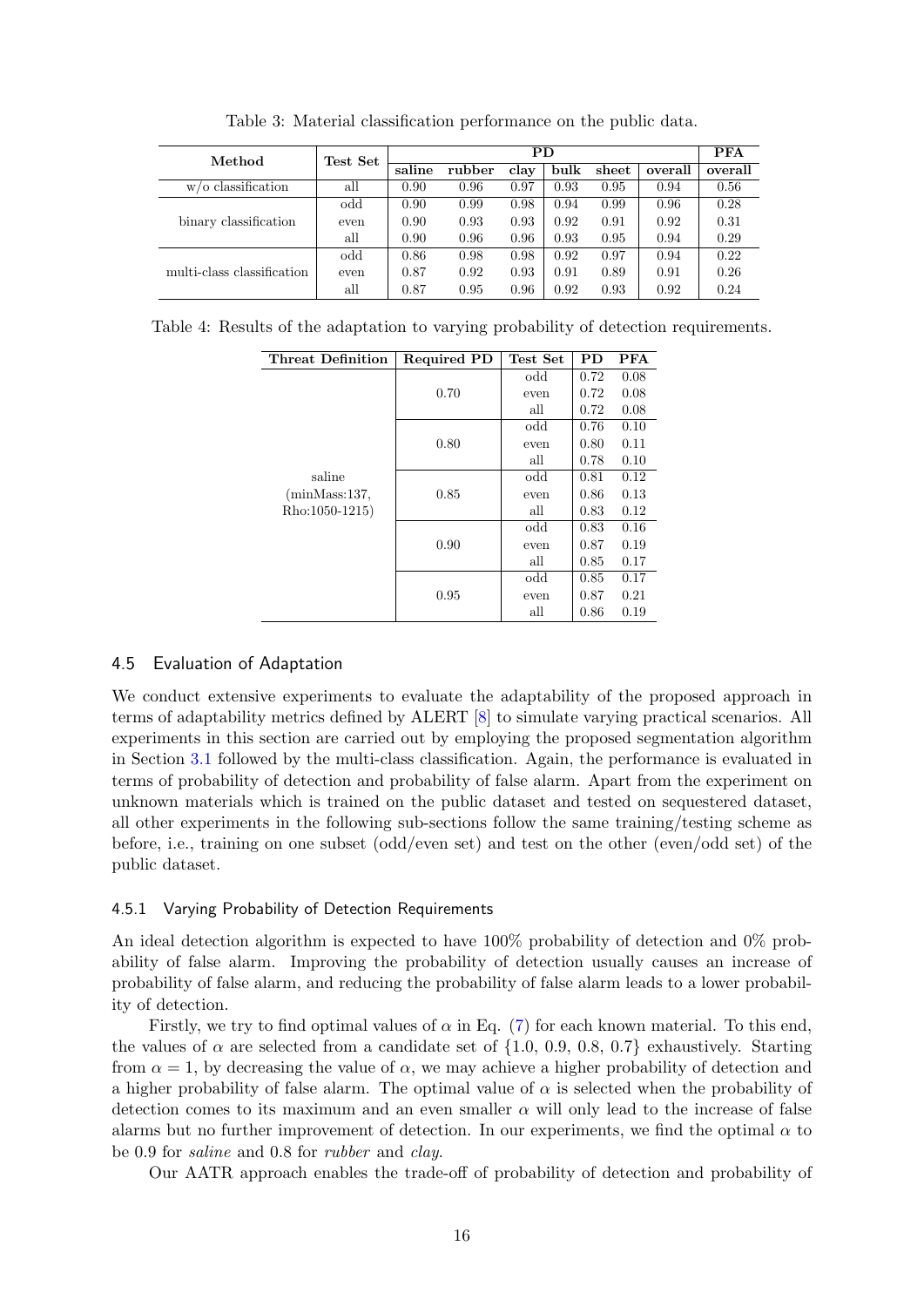<span id="page-16-0"></span>

Figure 7: Probability of detection and probability of false alarm achieved by our approach for three different materials.

false alarm by manipulating the output probabilities of different threats and non-threats (see Section [3.3\)](#page-10-2). To learn the relation (i.e.  $f_c(tp_D)$  in Eq.[\(6\)](#page-10-0)) between probability of detection and the offset value for each material from training data, we set the offset value in  $Eq.(6)$  $Eq.(6)$  as  $\{-0.5, -0.4, ..., 0.4, 0.5\}$  respectively to get the corresponding probabilities of detection, assuming only one type of material is the threat in each experiment. Based on the pairs of probability of detection and offset values, we can have the offset as a function of the target probability of detection, i.e.,  $f_c(t_{PD})$  for each material class c. In the testing phase, the functions are used to calculate the offset values for the given required probabilities of detection to enable our AATR adaptive to the requirements. We use odd/even set to learn the functions and test them on the even/odd set.

Figure [7](#page-16-0) shows the relations between probability of detection and probability of false alarm for each type of material. Our algorithm achieves the highest probability of detection of 85% and 87% on the odd and even set with the probability of false alarm of 18% and 16% respectively, when *saline* is the only threat material. The highest probability of detection our algorithm can achieve for *rubber* is 93% for both odd and even set with the probability of false alarm of  $16\%$ and 18% respectively. For the clay material, the highest probability of detection of 97% and 91% can be achieved with a very low probability of false alarm of 2% on the odd and even set respectively. For both saline and rubber, we can see from Figure [7](#page-16-0) that the probability of detection and probability of false alarm gradually change with different offset values in Eq. [\(6\)](#page-10-0). The behaviour of *clay* is quite different in that the change of offset in Eq. $(6)$  does not affect the probability of detection and probability of false alarm very much. The reason is clay objects are separated from others with a large margin, thus it is easier for the classifier to make the decision with high confidence, i.e., the probability is close to one for a positive object and zero for a negative one. Therefore changing the probabilities slightly does not affect the classification results very much.

Figure [8](#page-17-0) shows the relations between offset values and the probability of detection for different materials. In each sub-graph, we have pairs of probability of detection and offset values obtained from the experiments on training data (i.e. odd set in red and even set in blue), based on which we can infer the offset functions of target probability of detection for different materials. In our experiments, we use the smoothing spline approach to fit the data points and get the offset functions. The offset function learned from the odd set will be used for evaluation experiments on the even set, and vice versa.

To evaluate the adaptability of our approach to varying probability of detection, we set the target probability of detection for *saline* as  $\{0.7, 0.8, 0.85, 0.9, 0.95\}$  respectively, and estimate the offset value for output probability manipulation in Eq.[\(6\)](#page-10-0) using the learned offset functions. The experimental results are shown in Table [4.](#page-15-2) We can see our approach achieves 0.72 and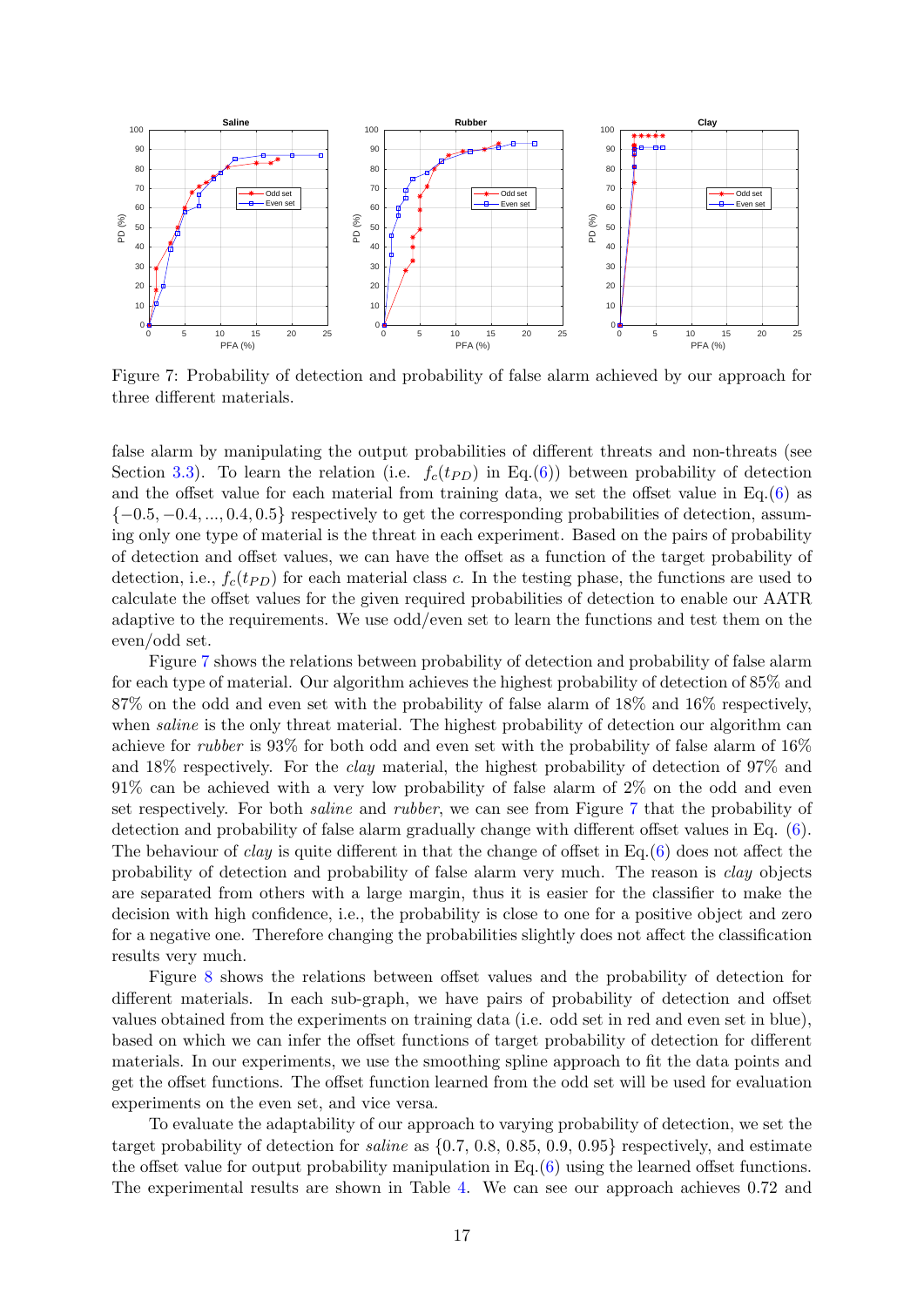<span id="page-17-0"></span>

<span id="page-17-1"></span>Figure 8: The relations between offset and probability of detection for three different materials.

| <b>Threat Definition</b> |                  | Test Set  | <b>PD</b>                |                          |                          |                          |      |       | <b>PFA</b> |         |
|--------------------------|------------------|-----------|--------------------------|--------------------------|--------------------------|--------------------------|------|-------|------------|---------|
| Material                 | minMass          | Rho range |                          | saline                   | rubber                   | clay                     | bulk | sheet | overall    | overall |
| saline                   | 250              | 1000-2000 | odd                      | 0.87                     | 0.99                     | 0.98                     | 0.93 | 0.99  | 0.95       | 0.22    |
| rubber                   | 250              | 1000-2000 | even                     | 0.90                     | 0.97                     | 0.94                     | 0.93 | 0.96  | 0.94       | 0.26    |
| clay                     | 250              | 1000-2000 | all                      | 0.88                     | 0.98                     | 0.96                     | 0.93 | 0.97  | 0.94       | 0.24    |
| saline                   | 137              | 1050-1215 | odd                      | 0.86                     | 0.98                     | 0.92                     | 0.90 | 0.97  | 0.92       | 0.21    |
| rubber                   | 180              | 1170-1290 | even                     | 0.87                     | 0.92                     | 0.91                     | 0.91 | 0.88  | 0.90       | 0.25    |
| clay                     | 80               | 1530-1715 | all                      | 0.87                     | 0.95                     | 0.92                     | 0.90 | 0.93  | 0.91       | 0.23    |
| saline                   |                  | 1050-1215 | odd                      | 0.86                     | 0.98                     | $\overline{\phantom{a}}$ | 0.89 | 0.97  | 0.92       | 0.18    |
| rubber                   | 137              |           | even                     | 0.87                     | 0.92                     | $\overline{\phantom{a}}$ | 0.90 | 0.89  | 0.90       | 0.20    |
|                          | 180<br>1170-1290 |           | all                      | 0.87                     | 0.95                     | $\overline{\phantom{a}}$ | 0.95 | 0.89  | 0.93       | 0.19    |
|                          |                  |           | odd                      | 0.83                     | ÷                        |                          | 0.83 | 1.00  | 0.83       | 0.16    |
| saline                   | 137              | 1050-1215 | even                     | 0.87                     | ٠                        | $\overline{\phantom{a}}$ | 0.87 | 1.00  | 0.87       | 0.19    |
|                          |                  |           | all                      | 0.85                     | ٠                        | $\overline{\phantom{a}}$ | 0.85 | 1.00  | 0.85       | 0.17    |
|                          |                  |           | odd                      | -                        | 0.89                     | ٠                        | 100  | 0.85  | 0.89       | 0.11    |
| rubber                   | 180              | 1170-1290 | even                     | -                        | 0.91                     | $\overline{\phantom{a}}$ | 1.00 | 0.88  | 0.91       | 0.15    |
|                          |                  | all       | -                        | 0.90                     | $\overline{\phantom{a}}$ | 1.00                     | 0.86 | 0.90  | 0.13       |         |
|                          |                  |           | odd                      | $\overline{\phantom{0}}$ | ۰                        | 0.87                     | 0.85 | 1.00  | 0.87       | 0.02    |
| clay                     | 80               | 1530-1715 | even                     |                          | ٠                        | 0.90                     | 0.92 | 0.80  | 0.90       | 0.02    |
|                          |                  | all       | $\overline{\phantom{0}}$ | ۰                        | 0.88                     | 0.88                     | 0.89 | 0.88  | 0.02       |         |

Table 5: Results of the adaptation to varying threat material signatures.

0.78 probability of detection when the requirements are 0.7 and 0.8 respectively. When the requirement increases to 0.9 and 0.95, our approach achieves 0.85 and 0.86 respectively which has been the best performance of this approach. In summary, our approach is able to adapt itself to satisfy varying probability of detection requirements unless the required probability of detection is beyond the upper performance bound of the approach.

#### 4.5.2 Varying Threat Materials

This experiment aims to evaluate how our approach adapts to varying threat materials. We simulate this scenario by defining the threats in different ways which are shown in the first column of Table [5.](#page-17-1) Each definition specifies the materials that could potentially be threats as well as the requirements of physical properties (i.e., minimum mass  $(minMass)$  and density (Rho) range) that make an object be a threat for each material. In all cases, the required probability of detection is set as 0.9 and the learned offset functions are used to estimate the offset values in Eq. $(6)$ . There are totally six different definitions of threats in Table [5](#page-17-1) to simulate six scenarios of threat recognition.

In the first two scenarios, three materials are defined as threats. The differences between these two scenarios lie in the specified minimum masses  $(minMass)$  and density  $(Rho)$  ranges.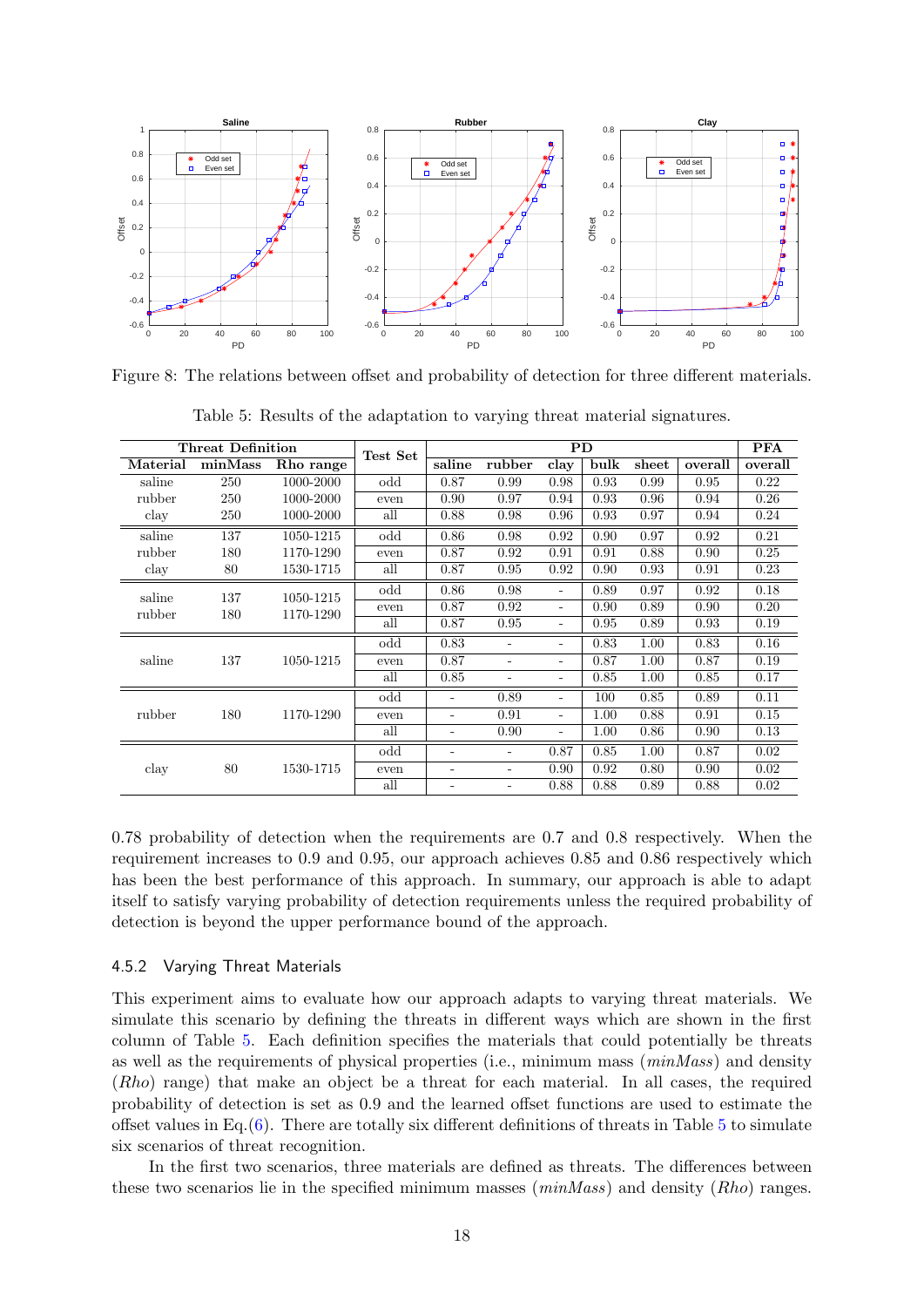The results in Table [5](#page-17-1) show that our approach performs well in both scenarios. The performance for the second scenario is slightly worse than that for the first scenario in terms of probability of detection (PD). The reason is that smaller objects are required to be detected in the second scenario, which poses more challenges. On the other hand, the probabilities of false alarm achieved in the second scenario are reduced due to the additional restrictions of density ranges in this scenario so that many non-threat signatures can be correctly excluded from the final detection results.

In the third scenario, two materials of "saline" and "rubber" are defined as threats with the material of "clay" defined as non-threat. Benefiting from the material classification employed in our approach, the threat materials can be detected with a comparable probability of detection to that in the second scenario and the probabilities of false alarm are also significantly reduced since non-threat object signatures with densities close to that of "clay" can be easily excluded.

Finally, in the last three scenarios only one material is defined as threat. Significant drops of probability of false alarm can be observed from Table [5](#page-17-1) when comparing to that in the second scenario where all three materials are defined as threats. The probabilities of detection also decrease by considerable margins. This is due to the overlapping intensity distributions of different materials and classification errors. For instance, in the second scenario, a true "saline" signature can still have a chance to be reserved as a positive detection even if it is misclassified into "rubber" or "saline" since all three materials are defined as threats, in the last three scenarios, however, it will definitely be mistakenly missed once it is misclassified hence leading to lower probability of detection.

Overall, the experimental results in Table [5](#page-17-1) clearly indicate our proposed AATR approach has the adaptability to varying material requirements.

#### 4.5.3 Varying Minimum Mass/Thickness

This experiment aims to evaluate how our approach adapts to varying physical properties (i.e. mass and thickness) of the threats. The proposed multi-scale segmentation algorithm (see Section [3.1.1\)](#page-5-0) has the capability of detecting objects of varying scales, thus enabling our AATR adaptive to threats of varying mass/thickness.

To investigate how the approach performs in terms of varying masses in detail, we define three threat definitions with varying masses. We consider "saline" as the only threat material and set the mass range as  $400 - Inf$ ,  $300 - 400$  and  $100 - 300$  as the requirements for being a threat respectively. The experimental results are shown in Table [6.](#page-19-0) Our approach is able to achieve the probability of detection of 0.94 and 0.93 when the threats have masses within the range of  $400 - Inf$  and  $300 - 400$ , respectively. Apparently, threats with lower masses are more difficult to detect, but our approach can still achieve reasonable good performance with a probability of detection of 0.80 for the threats within the mass range of 100 − 300.

A similar investigation is also made on how our approach performs in terms of varying thickness. In this experiment, we consider "rubber" as the only threat material since there are a reasonable amount of *rubber* sheets in the dataset. The thickness ranges of  $10 - Inf$ ,  $6.5 - 10$ and 0−6.5 are selected as the requirements for being a threat respectively. Experimental results are shown in Table [7.](#page-19-1) Our approach is able to achieve the probability of detection of 0.90 and 0.89 when the threats have thickness within the range of  $10 - Inf$  and  $6.5 - 10$ , respectively. Again, thinner threats within the thickness range of  $0 - 6.5$  are more difficult to detect in which case our approach achieves reasonable well performance with a probability of detection of 0.84.

#### 4.5.4 Unknown Threat Materials

One important requirement of the next generation AATR algorithms for baggage screening is to improve the detection performance of unknown threat materials which are not seen during training phase. The proposed approach in this paper has the ability to recognize unknown threat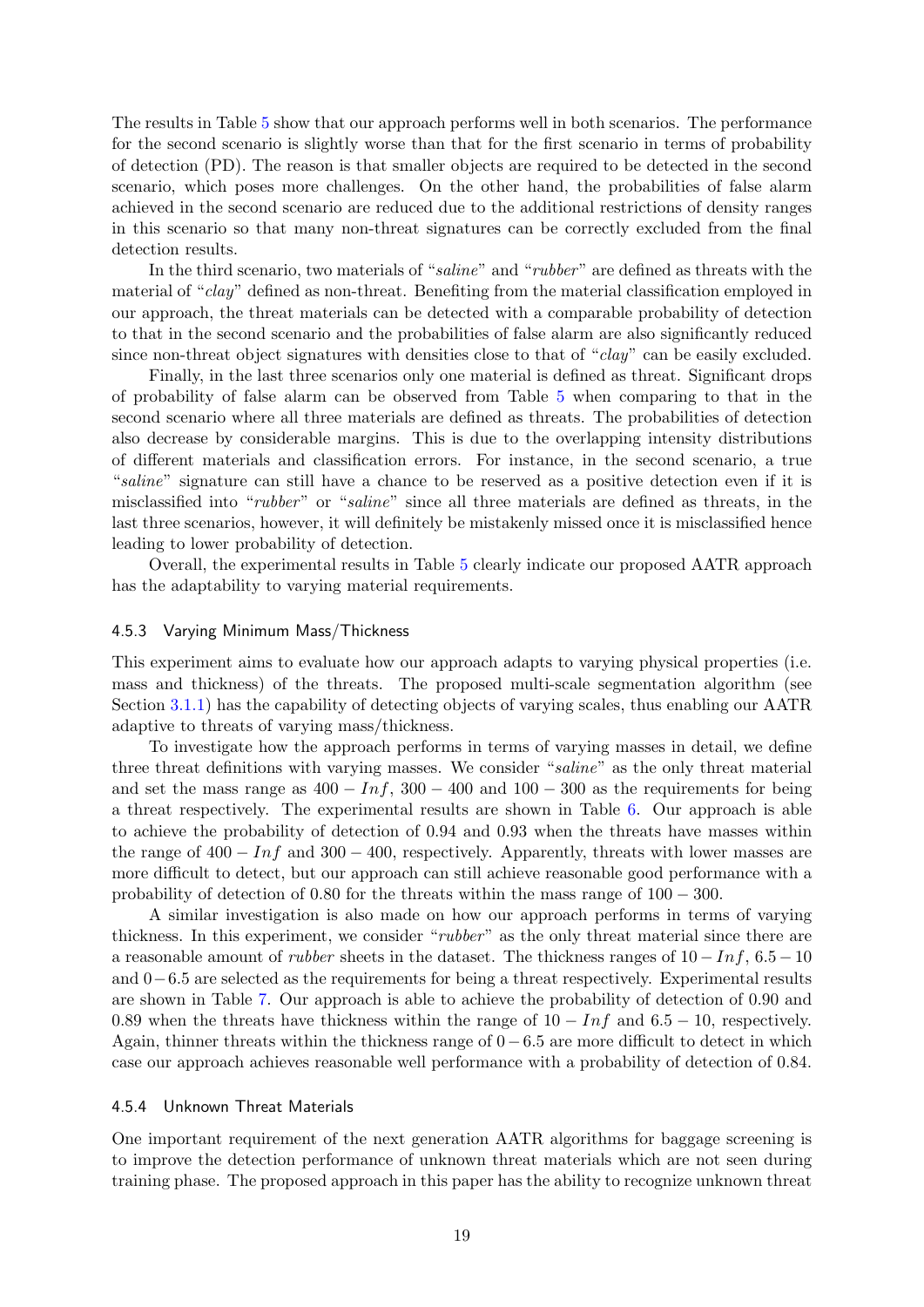<span id="page-19-0"></span>

|          | Threat Definition | Test Set   | PD   | <b>PFA</b> |      |
|----------|-------------------|------------|------|------------|------|
| Material | Rho range         | Mass range |      |            |      |
|          |                   |            | odd  | 0.85       | 0.16 |
| saline   | 1050-1215         | $400$ -Inf | even | 1.00       | 0.19 |
|          |                   |            | all  | 0.94       | 0.17 |
|          | 1050-1215         |            | odd  | 0.92       | 0.16 |
| saline   |                   | 300-400    | even | 0.94       | 0.19 |
|          |                   |            | all  | 0.93       | 0.17 |
|          | 1050-1215         |            | odd  | 0.82       | 0.16 |
| saline   |                   | 100-300    | even | 0.77       | 0.19 |
|          |                   |            | all  | 0.80       | 0.17 |

Table 6: Results of the adaptation to varying Mass.

<span id="page-19-1"></span>Table 7: Results of the adaptation to varying Thickness.

| <b>Threat Definition</b> | Test Set  | <b>PD</b>        | <b>PFA</b> |      |      |
|--------------------------|-----------|------------------|------------|------|------|
| Material                 | Rho range | <b>Thickness</b> |            |      |      |
| rubber                   |           |                  | odd        | 0.83 | 0.11 |
|                          | 1170-1290 | $10$ -Inf        | even       | 1.00 | 0.15 |
|                          |           |                  | all        | 0.90 | 0.13 |
|                          | 1170-1290 |                  | odd        | 0.80 | 0.11 |
| rubber                   |           | $6.5 - 10$       | even       | 1.00 | 0.15 |
|                          |           |                  | all        | 0.89 | 0.13 |
|                          | 1170-1290 |                  | odd        | 0.76 | 0.11 |
| rubber                   |           | $0 - 6.5$        | even       | 0.96 | 0.15 |
|                          |           |                  | all        | 0.84 | 0.13 |

material signatures due to its unsupervised segmentation and flexible classification algorithms. In this experiment, we test our algorithms on the sequestered dataset which consists of four different types of unknown materials named  $m_1$ ,  $m_2$ ,  $m_3$  and  $m_4$ . We train our approach on the public dataset and test it on sequestered dataset in terms of the detection of unknown material signatures. The experimental results are shown in Table [8.](#page-19-2) Our AATR achieves high probability of detection of 76%, 100%, 92%, 100% for four types of unknown materials with the probability of false alarm of 12%, 46%, 15% and 11% respectively. It can be seen the performance on  $m3$  and  $m4$  are better than that on m1 and m2. The probability of detection for m1 is 76% which is lower than average, probably due to the small scales of those object signatures in the data. On the other hand, the probability of false alarm for  $m\ell$  is as high as 0.46 although the probability of detection is perfect. One reasonable explanation is that many non-threat objects have overlapped intensity distribution with this material, thus making it difficult to distinguish between these threat and non-threat signatures.

<span id="page-19-2"></span>Table 8: Results of the adaptation to unknown materials.

|                | Threat Definition |                            |      |      |  |
|----------------|-------------------|----------------------------|------|------|--|
|                |                   | Material minMass Rho range | PD.  | PFA  |  |
| m1             | 42                | 380-525                    | 0.76 | 0.12 |  |
| m <sub>2</sub> | 67                | 770-810                    | 1.00 | 0.46 |  |
| m <sub>3</sub> | 174               | 1300-1375                  | 0.92 | 0.15 |  |
| m4             | 183               | 1350-1430                  | 100  | 011  |  |

We also compare the performance of our approach with those of [\[18\]](#page-22-7) and [\[31\]](#page-23-4) under the same setting. [\[18\]](#page-22-7) achieved the probabilities of detection of 27%, 57%, 38% and 55% for  $m1-m4$ respectively [\[19\]](#page-22-12) which are significantly lower than ours, while [\[31\]](#page-23-4) achieved the probabilities of detection of 94%, 84%, 85% and 80% [\[32\]](#page-23-10) which are lower than ours for three out of four materials but also with lower probabilities of false alarms than ours. Overall, it is indicated that our proposed AATR is promising in the adaptability to unknown materials which are not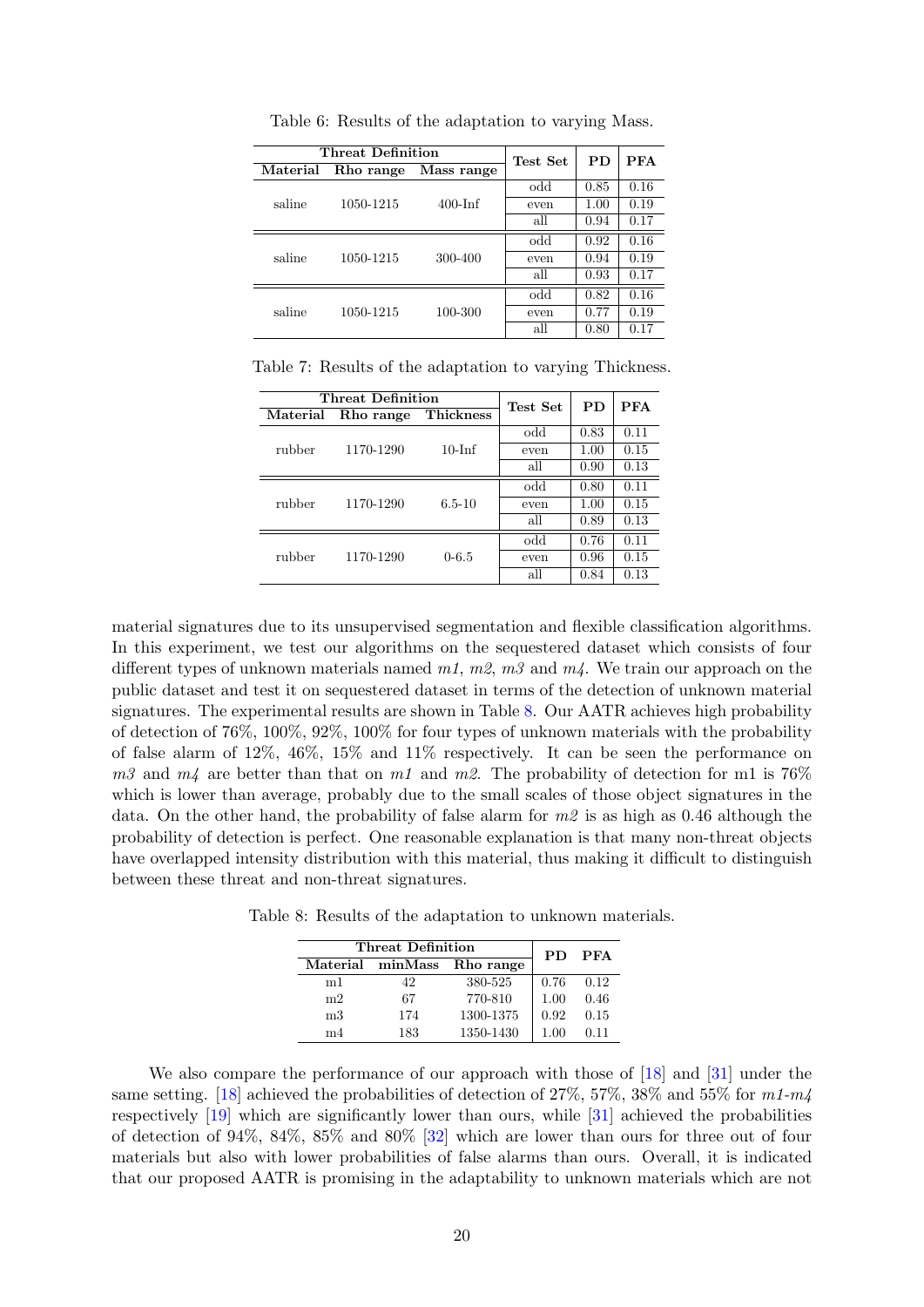available in training data.

## 5 Discussion

In this section, we discuss the potential issues underlying the proposed approach. One issue within X-ray CT image segmentation and classification are the metal artefacts caused by metal material in the baggage [\[25\]](#page-22-13). In our experiment, we focus more on the adaptability to varying requirements than the segmentation performance. Since the data used in our experiments were captured by a medical CT machine which suffers less from the metal artefacts, there is a risk of performance drop when the segmentation algorithm is applied to baggage data with significant artefacts. A potential solution to addressing this issue is to apply the metal artefact reduction algorithms [\[30,](#page-23-11) [29\]](#page-23-12) as a pre-process, though this could be marginal and yet require considerable additional computation [\[25\]](#page-22-13).

The proposed approach involves some parameters which are empirically selected based on the training data, leading to a risk of over-fitting to the data we currently have. In the segmentation algorithm, there is no training process but some very important parameters whose values are empirically selected. First, the parameter values of the structuring element used in the multi-scale morphological opening operation are set as 2, 3 and 8 in our experiments. These values work under the assumption that all the threat signatures should have volumes bigger than the smallest-scale structuring element so that they cannot be removed when applying the erosion operation. If the material of interest has smaller volumes, poorer performance can be expected. The other parameter in the segmentation algorithm, voxel number threshold, has a similar effect on the performance. Currently, the value of this parameter is set as  $80 \times 10^3$  empirically, assuming that any segmented object having less than this volume will be non-threats. The potential over-fitting issues raised by these parameter values could be partly eliminated with prior knowledge of the task at hand. For example, if we know, in prior, the minimum volume of threat materials, proper values of these parameters can be decided.

In the classification algorithm, we need to train a four-class SVM classifier to recognize the material of a given segmented object. The classification accuracy is important for a low probability of false alarm by distinguishing non-threats from threats. It is also important for a high probability of detection by not mistakenly classifying a threat segment to be the nonthreat. Our SVM classifier is trained on the ground truth threat objects in the training data plus synthesized features for unknown materials based on their density ranges. We use only the normalised histogram as the features for classification. As we can see from Figure [4,](#page-8-0) there are overlapping of features between different materials, hence learning a large margin between classes would be favourable to fight off the over-fitting issue.

Evaluations in this work are based on a relatively small dataset due to the challenge of collecting and annotating a large-scale CT baggage dataset. As a proof of concept, the proposed approach can achieve superior performance compared with other works [\[7,](#page-21-6) [18,](#page-22-7) [31\]](#page-23-4) using the same dataset. However, more cluttered CT images and more types of threat materials will be involved in the real-world applications. To address these issues we will consider improving the 3D segmentation algorithms and employing more powerful material classification methods within the proposed AATR framework in our future work.

# 6 Conclusion

In this paper, we propose a solution to the adaptive automatic threat (explosive materials) recognition (AATR) problem. We propose an unsupervised segmentation algorithm for 3D CT images which works well on objects of different materials. Based on the segmentation results, our approach is able to adapt to the requirements of varying threat materials, varying probability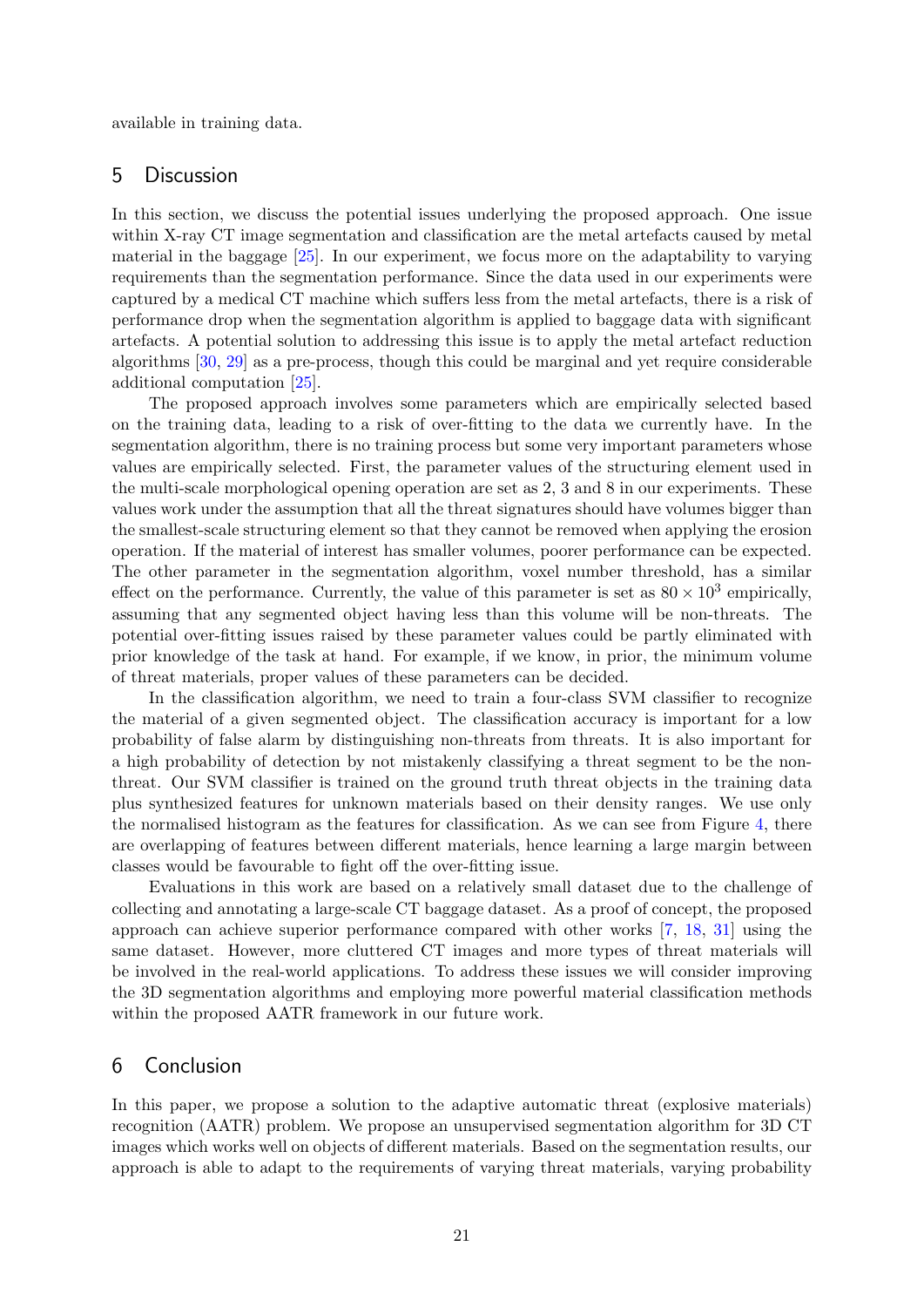of detection and the capability of detecting new materials, without the need of re-training on the labelled data.

In our future work, the classification performance could be improved by using more features than only the normalised histogram or using dual-/multi-energy CT images. In our current approach, we have not explicitly handled the CT image noises such as metal artefacts which have been reported affecting the segmentation [\[20\]](#page-22-5). To enhance the adaptability to new materials, the techniques of zero-shot learning [\[37\]](#page-23-13) and few-shot learning [\[36\]](#page-23-14) can also be employed in future work.

# References

- <span id="page-21-2"></span>[1] Samet Akcay, Mikolaj E Kundegorski, Michael Devereux, and Toby P Breckon. Transfer learning using convolutional neural networks for object classification within x-ray baggage security imagery. In IEEE International Conference on Image Processing, pages 1057–1061. IEEE, 2016.
- <span id="page-21-0"></span>[2] Samet Akcay, Mikolaj E Kundegorski, Chris G Willcocks, and Toby P Breckon. Using deep convolutional neural network architectures for object classification and detection within Xray baggage security imagery. IEEE Transactions on Information Forensics and Security, 13(9):2203–2215, 2018.
- <span id="page-21-1"></span>[3] Muhammet Baştan. Multi-view object detection in dual-energy x-ray images. Machine Vision and Applications, 26(7-8):1045–1060, 2015.
- <span id="page-21-8"></span>[4] Yudhijit Bhattacharjee. New efforts to detect explosives require advances on many fronts, 2008.
- <span id="page-21-9"></span>[5] Leo Breiman. Random forests. Machine learning, 45(1):5–32, 2001.
- <span id="page-21-3"></span>[6] Matthew Caldwell, M Ransley, Thomas W Rogers, and Lewis D Griffin. Transferring x-ray based automated threat detection between scanners with different energies and resolution. In Counterterrorism, Crime Fighting, Forensics, and Surveillance Technologies, volume 10441, page 104410F. International Society for Optics and Photonics, 2017.
- <span id="page-21-6"></span>[7] Carl Crawford. Advances in automatic target recognition (ATR) for CT-based object detection systems. [https://myfiles.neu.edu/groups/ALERT/strategic\\_studies/TO4\\_](https://myfiles.neu.edu/groups/ALERT/strategic_studies/TO4_FinalReport.pdf) [FinalReport.pdf](https://myfiles.neu.edu/groups/ALERT/strategic_studies/TO4_FinalReport.pdf), 2015.
- <span id="page-21-7"></span>[8] Carl Crawford, Harry Martz, and David Castanon. Adaptive automated threat recognition (AATR). [https://myfiles.neu.edu/groups/ALERT/strategic\\_studies/](https://myfiles.neu.edu/groups/ALERT/strategic_studies/TaskOrder07/presentations/crawford%20aatr%20v07.pdf) [TaskOrder07/presentations/crawford%20aatr%20v07.pdf](https://myfiles.neu.edu/groups/ALERT/strategic_studies/TaskOrder07/presentations/crawford%20aatr%20v07.pdf), 2018.
- <span id="page-21-5"></span>[9] Carl Crawford, Harry Martz, and Homer Piena. Segmentation of objects from volumetric CT data. [https://myfiles.neu.edu/groups/ALERT/strategic\\_studies/](https://myfiles.neu.edu/groups/ALERT/strategic_studies/SegmentationInitiativeFinalReport.pdf) [SegmentationInitiativeFinalReport.pdf](https://myfiles.neu.edu/groups/ALERT/strategic_studies/SegmentationInitiativeFinalReport.pdf), 2013.
- <span id="page-21-10"></span>[10] Carl De Boor. Spline toolbox for use with MATLAB: user's guide, version 3. MathWorks, 2005.
- <span id="page-21-4"></span>[11] Limor Eger, Synho Do, Prakash Ishwar, W Clem Karl, and Homer Pien. A learning-based approach to explosives detection using multi-energy x-ray computed tomography. In IEEE International Conference on Acoustics, Speech and Signal Processing, pages 2004–2007. IEEE, 2011.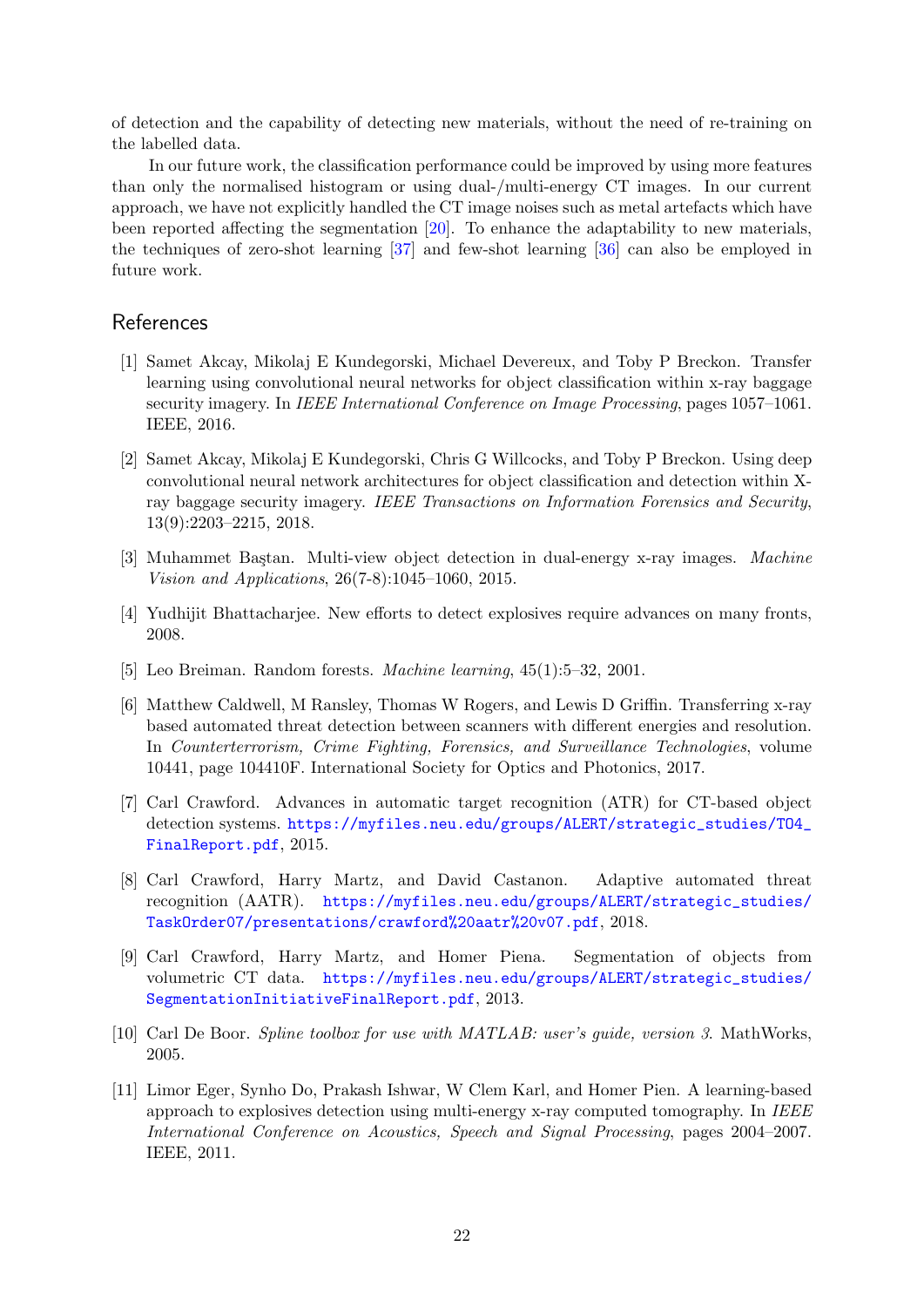- <span id="page-22-1"></span>[12] Greg Flitton, Andre Mouton, and Toby P Breckon. Object classification in 3d baggage security computed tomography imagery using visual codebooks. Pattern Recognition, 48(8):2489–2499, 2015.
- <span id="page-22-11"></span>[13] Leo Grady, Vivek Singh, Timo Kohlberger, Christopher Alvino, and Claus Bahlmann. Automatic segmentation of unknown objects, with application to baggage security. In European Conference Computer Vision, pages 430–444. Springer, 2012.
- <span id="page-22-0"></span>[14] Nicole Hättenschwiler, Marcia Mendes, and Adrian Schwaninger. Detecting bombs in X-ray images of hold baggage: 2D versus 3D imaging. Human factors, 61(2):305–321, 2019.
- <span id="page-22-8"></span>[15] Chih-Wei Hsu and Chih-Jen Lin. A comparison of methods for multiclass support vector machines. IEEE transactions on Neural Networks, 13(2):415–425, 2002.
- <span id="page-22-10"></span>[16] Lay Khoon Lee, Siau Chuin Liew, and Weng Jie Thong. A review of image segmentation methodologies in medical image. In Advanced computer and communication engineering technology, pages 1069–1080. Springer, 2015.
- <span id="page-22-6"></span>[17] Robert Liscouski and William McGann. The evolving challenges for explosive detection in the aviation sector and beyond. CTC Sentinel, 9(5):1–6, 2016.
- <span id="page-22-7"></span>[18] Ankit Manerikar, Tanmay Prakash, and Avinash C Kak. Adaptive target recognition: A case study involving airport baggage screening. arXiv preprint arXiv:1811.04772, 2018.
- <span id="page-22-12"></span>[19] Ankit Manerikar, Tanmay Prakash, and Avinash C Kak. A cascaded classification approach to ct-based adaptive target recognition. [https://myfiles.neu.edu/groups/](https://myfiles.neu.edu/groups/ALERT/strategic_studies/TaskOrder07/presentations/AATR_TO7_May_Program_Review_Purdue_RVL_v04.pdf) [ALERT/strategic\\_studies/TaskOrder07/presentations/AATR\\_TO7\\_May\\_Program\\_](https://myfiles.neu.edu/groups/ALERT/strategic_studies/TaskOrder07/presentations/AATR_TO7_May_Program_Review_Purdue_RVL_v04.pdf) [Review\\_Purdue\\_RVL\\_v04.pdf](https://myfiles.neu.edu/groups/ALERT/strategic_studies/TaskOrder07/presentations/AATR_TO7_May_Program_Review_Purdue_RVL_v04.pdf), 2018.
- <span id="page-22-5"></span>[20] Limor Martin, Ahmet Tuysuzoglu, W Clem Karl, and Prakash Ishwar. Learning-based object identification and segmentation using dual-energy CT images for security. IEEE Transactions on Image Processing, 24(11):4069–4081, 2015.
- <span id="page-22-2"></span>[21] Cynthia H McCollough, Shuai Leng, Lifeng Yu, and Joel G Fletcher. Dual-and multi-energy CT: principles, technical approaches, and clinical applications. Radiology, 276(3):637–653, 2015.
- <span id="page-22-4"></span>[22] Najla Megherbi, Toby P Breckon, and Greg T Flitton. Investigating existing medical CT segmentation techniques within automated baggage and package inspection. In Optics and Photonics for Counterterrorism, Crime Fighting and Defence IX; and Optical Materials and Biomaterials in Security and Defence Systems Technology X, volume 8901, page 89010L. International Society for Optics and Photonics, 2013.
- <span id="page-22-3"></span>[23] Domingo Mery, Erick Svec, Marco Arias, Vladimir Riffo, Jose M Saavedra, and Sandipan Banerjee. Modern computer vision techniques for x-ray testing in baggage inspection. IEEE Transactions on Systems, Man, and Cybernetics: Systems, 47(4):682–692, 2017.
- <span id="page-22-9"></span>[24] Caijing Miao, Lingxi Xie, Fang Wan, Chi Su, Hongye Liu, Jianbin Jiao, and Qixiang Ye. Sixray: A large-scale security inspection X-ray benchmark for prohibited item discovery in overlapping images. In IEEE Conference on Computer Vision and Pattern Recognition  $(CVPR)$ , pages 2119–2128, 2019.
- <span id="page-22-13"></span>[25] Andre Mouton and P Toby Breckon. On the relevance of denoising and artefact reduction in 3d segmentation and classification within complex computed tomography imagery. Journal of X-ray science and technology,  $27(1):51-72$ ,  $2019$ .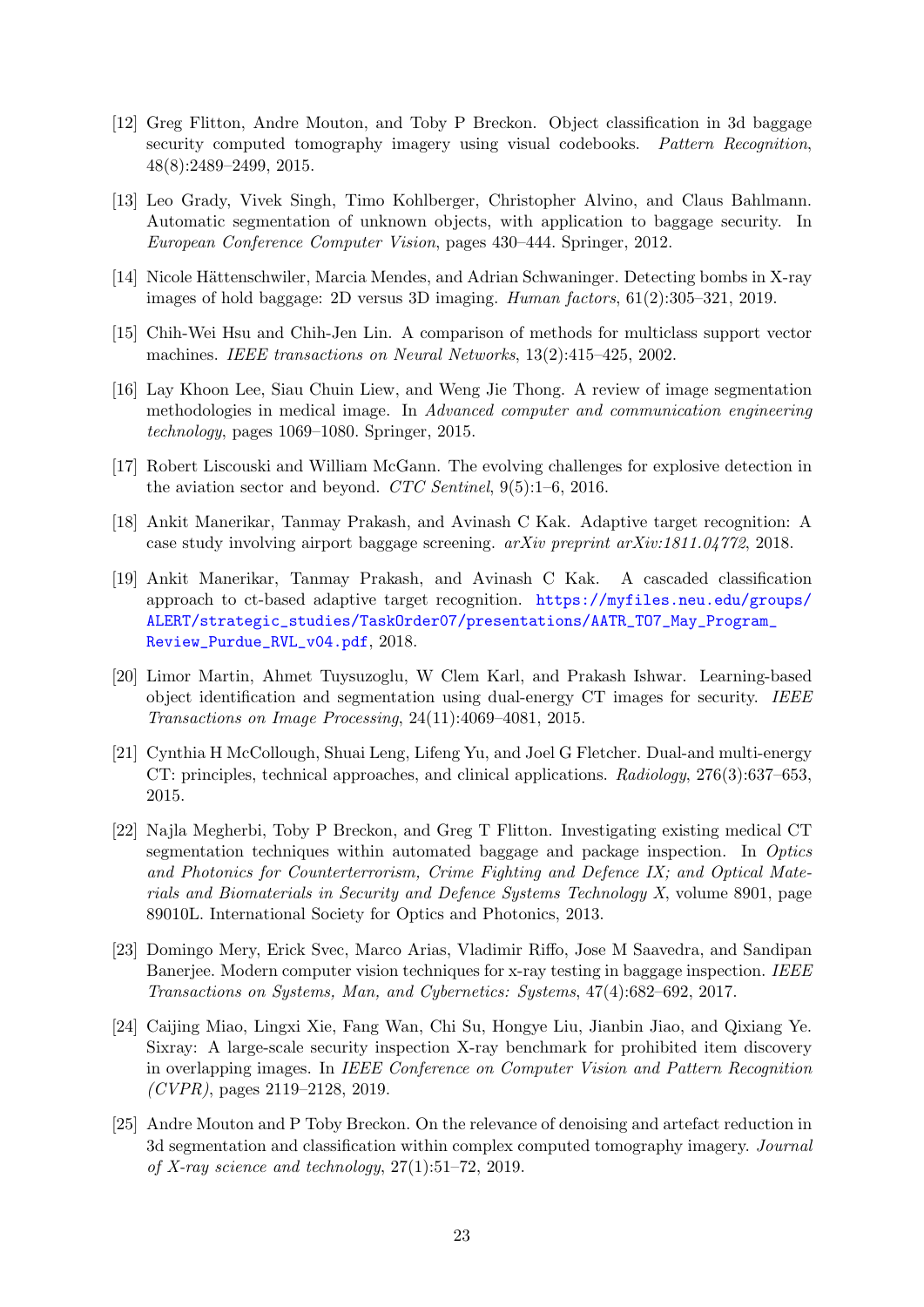- <span id="page-23-3"></span>[26] Andre Mouton and Toby P Breckon. Materials-based 3D segmentation of unknown objects from dual-energy computed tomography imagery in baggage security screening. Pattern Recognition, 48(6):1961–1978, 2015.
- <span id="page-23-0"></span>[27] Andre Mouton and Toby P Breckon. A review of automated image understanding within 3d baggage computed tomography security screening. Journal of X-ray science and technology, 23(5):531–555, 2015.
- <span id="page-23-1"></span>[28] Andre Mouton, Toby P Breckon, Greg T Flitton, and Najla Megherbi. 3D object classification in baggage computed tomography imagery using randomised clustering forests. In IEEE International Conference on Image Processing, pages 5202–5206. IEEE, 2014.
- <span id="page-23-12"></span>[29] Andre Mouton, Najla Megherbi, Katrien Van Slambrouck, Johan Nuyts, and Toby P Breckon. An experimental survey of metal artefact reduction in computed tomography. Journal of X-ray Science and Technology, 21(2):193–226, 2013.
- <span id="page-23-11"></span>[30] Ram Naidu, Ibrahim Bechwati, Seemee S Karimi, Sergey Simanovsky, and Carl R Crawford. Method of and system for reducing metal artifacts in images generated by x-ray scanning devices, April 13 2004. US Patent 6,721,387.
- <span id="page-23-4"></span>[31] David W Paglieroni, Hema Chandrasekaran, Christian Pechard, and Harry E Martz. Consensus relaxation on materials of interest for adaptive ATR in CT images of baggage. In Anomaly Detection and Imaging with X-Rays (ADIX) III, volume 10632, page 106320E. International Society for Optics and Photonics, 2018.
- <span id="page-23-10"></span>[32] David W Paglieroni, Hema Chandrasekaran, Christian Pechard, and Harry E Martz. Consensus relaxation on materials of interest for adaptive ATR in CT images of baggage. [https://myfiles.neu.edu/groups/ALERT/strategic\\_studies/TaskOrder07/](https://myfiles.neu.edu/groups/ALERT/strategic_studies/TaskOrder07/presentations/LLNL_AATR_2018_ADSA_ProgramReview_V2.pdf) [presentations/LLNL\\_AATR\\_2018\\_ADSA\\_ProgramReview\\_V2.pdf](https://myfiles.neu.edu/groups/ALERT/strategic_studies/TaskOrder07/presentations/LLNL_AATR_2018_ADSA_ProgramReview_V2.pdf), 2018.
- <span id="page-23-8"></span>[33] Azriel Rosenfeld and John L Pfaltz. Sequential operations in digital picture processing. Journal of the ACM, 13(4):471–494, 1966.
- <span id="page-23-9"></span>[34] Sergey Simanovsky, Zhengrong Ying, and Carl R Crawford. Method of and system for splitting compound objects in multi-energy computed tomography images, May 26 2009. US Patent 7,539,337.
- <span id="page-23-5"></span>[35] Sameer Singh and Maneesha Singh. Explosives detection systems (EDS) for aviation security. Signal processing, 83(1):31–55, 2003.
- <span id="page-23-14"></span>[36] Jake Snell, Kevin Swersky, and Richard Zemel. Prototypical networks for few-shot learning. In Advances in Neural Information Processing Systems, pages 4080–4090, 2017.
- <span id="page-23-13"></span>[37] Qian Wang and Ke Chen. Zero-shot visual recognition via bidirectional latent embedding. International Journal of Computer Vision, 124(3):356–383, 2017.
- <span id="page-23-6"></span>[38] K Wells and DA Bradley. A review of x-ray explosives detection techniques for checked baggage. Applied Radiation and Isotopes, 70(8):1729–1746, 2012.
- <span id="page-23-7"></span>[39] David Wiley. Analysis of anatomic regions delineated from image data, June 5 2012. US Patent 8,194,964.
- <span id="page-23-2"></span>[40] David F Wiley, Deboshmita Ghosh, and Christian Woodhouse. Automatic segmentation of CT scans of checked baggage. In Proceedings of the 2nd International Meeting on Image Formation in X-ray CT, pages 310–313, 2012.